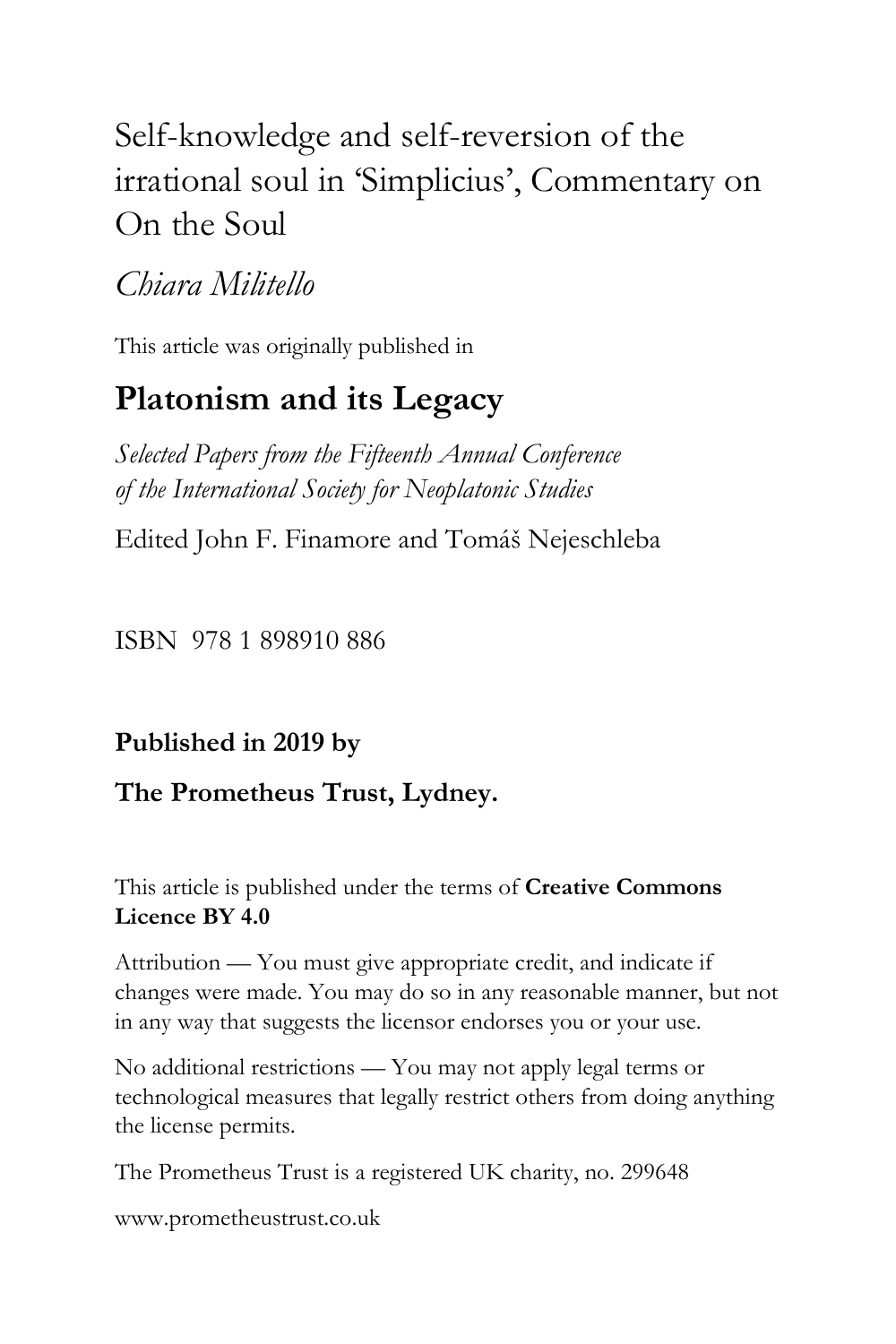## Self-knowledge and self-reversion of the irrational soul in 'Simplicius', Commentary on *On the Soul*

#### Chiara Militello

 The subject of this paper is the theory of self-knowledge in the commentary on Aristotle's *On the Soul*, traditionally attributed to Simplicius.<sup>[1](#page-1-0)</sup> Indeed, there is a debate about the identity of the author of this commentary. Even though the work is attributed to Simplicius in all the manuscripts, this attribution was disputed at the beginning of the seventeenth century by Francesco Piccolomini and, more recently, by Fernand Bossier and Carlos Steel.<sup>[2](#page-1-1)</sup> These scholars doubted the traditional attribution because the way in which the author expresses himself is different from the style we find in the other commentaries attributed to Simplicius. Bossier and Steel also noticed several doctrinal discrepancies. For example, Steel highlighted that references to Iamblichus are frequent in the commentary but not in Simplicius' works. While several scholars have found Bossier and Steel's arguments to be conclusive or, at least, convincing—among them one can cite Henry Blumenthal, James Opie Urmson, Peter Lautner, John Finamore, John Dillon and Matthias Perkams<sup>[3](#page-1-2)</sup>—other experts— including Ilsetraut Hadot<sup>[4](#page-1-3)</sup>—disagree. Bossier and Steel also proposed a new author for the commentary on *On the Soul* because they thought that several hints lead to acknowledging Priscian of Lydia as the philosopher behind the work. For example, Bossier and Steel argued that when the commentator refers to an epitome of his of Theophrastus' *Physics*, the cited work is Priscian's *Metaphrase* of Theophrastus. This thesis has been received with less enthusiasm as few scholars have accepted it and Hadot has argued against it. Since I

<span id="page-1-0"></span><sup>&</sup>lt;sup>1</sup> I thank Professor Loredana Cardullo for her ever thoughtful advice and the anonymous referee for the helpful suggestions and questions. I also thank the English Proofread service for suggesting changes to some words and phrases.

<span id="page-1-1"></span><sup>2</sup> Piccolomineus (1602) 216r-v. Bossier and Steel (1972). Steel (1978) *passim*. 'Simplicius' (1997) 105-140.

<span id="page-1-2"></span><sup>3</sup> Blumenthal (1982). Id. (1996) 65-71. Id. (1997) 213-214. 'Simplicius' (2000) 1- 7. Simplicius (1995) 2-10. Iamblichus (2002) 18-24. Perkams (2005). Id. (2008) 150-153.

<span id="page-1-3"></span><sup>4</sup> Hadot (1978) 193-202. Ead. (1987) 23-24. Ead. (2002).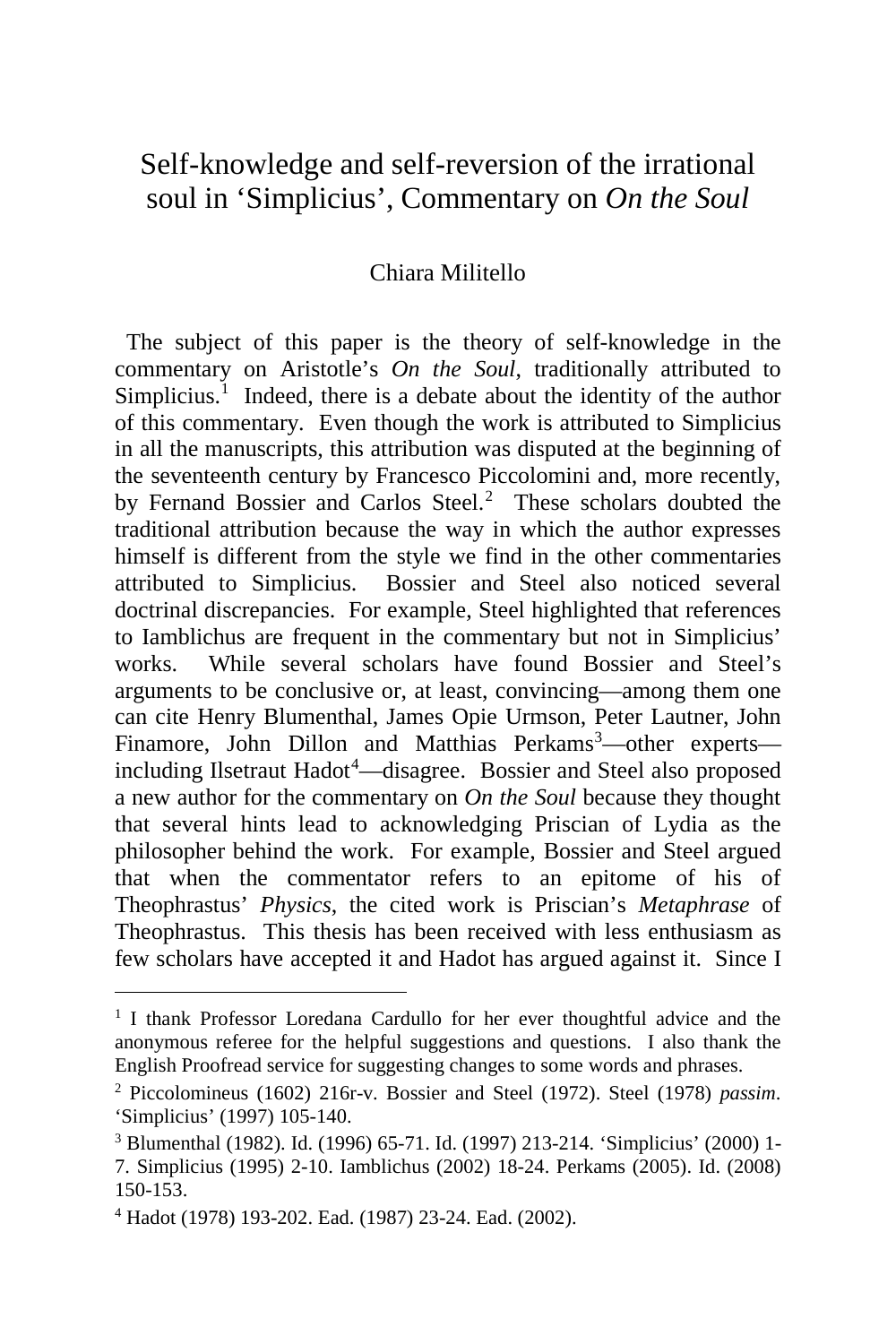do not want to take sides in this debate, I will call this author 'Simplicius', using scare quotes. However, even when one does not identify the author of the commentary, one can say that he was probably a member of the Neoplatonic school of Athens when Damascius was the scholarch. As a matter of fact, this is true of both Simplicius and Priscian and, in any case, several aspects of the commentary are typical of the late school of Athens.

#### I. Three kinds of self-knowledge

 'Simplicius' describes three kinds of self-knowledge, linked, respectively, to the sensitive soul, to the rational soul and to the intellect.<sup>[5](#page-2-0)</sup> Intellect is one with its objects, so when it knows them, it knows itself at the same time: every act of cognition of the intellect is an act of self-knowledge. This not only applies to the intellects that are above the soul (that is, the one that is participated by the soul and the one that cannot be participated) but also to the intellect that is part of the soul.<sup>[6](#page-2-1)</sup> Reason also knows itself because knowing rationally means telling what is good from what is bad and what is true from what is false and such judgments could not happen if reason was unable to focus on its own deliberations and statements—that is, on its own activity.<sup>[7](#page-2-2)</sup> Finally, 'Simplicius' states that sense perception in human beings is always accompanied by the awareness that one is perceiving—an awareness that belongs to sense itself, that is, to the common sense and to the special senses.<sup>[8](#page-2-3)</sup> The commentator states that humans' sense can perceive that it is perceiving.<sup>[9](#page-2-4)</sup>

<span id="page-2-0"></span><sup>5</sup> Simp. [?] *in de An.* (ed. Hayduck) 1.1.7,17–27; 3.1.172,20–173,7. On selfknowledge in the commentary on *On the Soul*, traditionally attributed to Simplicius, see Perkams (2008) and Militello (2013). Of course, self-knowledge is a very important theme in the commentary of 'Simplicius' and in the works of the Neoplatonists generally. As Proclus put it, not knowing oneself is the biggest evil for a Neoplatonic philosopher (Procl. *in Alc.* 17,3–4). In the following review of the views of 'Simplicius' on self-knowledge, I mention some of the passages that I have already discussed in Militello (2013). However, here I highlight some traits of the commentator's theory that I had not stressed there.

<span id="page-2-1"></span><sup>6</sup> Simp. [?] *in de An.* 3.3.210,11–211,15.

<span id="page-2-2"></span><sup>7</sup> Simp. [?] *in de An.* 3.3.204,24–205,14; 210,11–211,15.

<span id="page-2-3"></span><sup>8</sup> Simp. [?] *in de An.* 2.9.150,35–151,37; 3.1.172,11–173,7; 3.2.187,15–189,28; 3.3.204,24–205,14.

<span id="page-2-4"></span><sup>9</sup> Simp. [?] *in de An.* 3.2.187,27–28; 31–32; 188,39–40; 189,13–28; 32–33; 9.290,4–5; 6–8.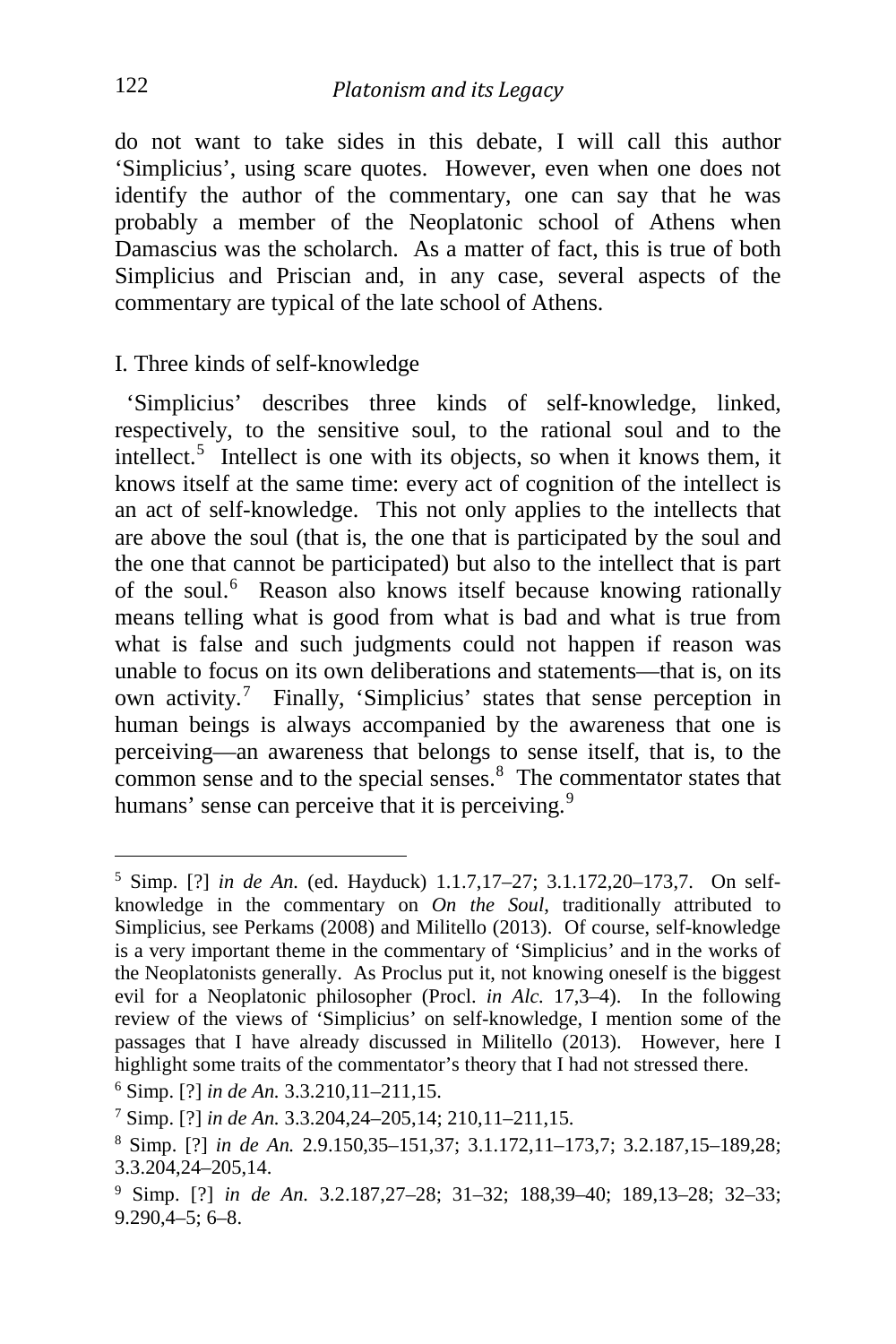The idea that there are three different kinds of self-knowledge and, more precisely, that it is not by the means of a single faculty that one is aware of all its non-intellectual psychological activities, seemingly sets 'Simplicius' apart from previous Neoplatonists. As a matter of fact, as I have pointed out elsewhere, when Neoplatonic philosophers research the problem of the knowledge that human beings have of the nonintellectual activities of their own soul (or, in some cases, even of intellectual activities), they usually reach the conclusion that such knowledge pertains to a single faculty.<sup>10</sup> However, there is a possible exception to this general pattern because, according to Ilsetraut Hadot, Damascius ascribed the awareness that one is perceiving to common sense, while knowledge of the other psychological activities was provided by the attentive faculty.<sup>11</sup> Although, given the texts that are available to us, it is not possible to reach definitive conclusions, I think that Damascius envisaged a single faculty as providing us with selfknowledge of every part of the soul below the intellect.

 The *locus classicus* for Damascius' theory of self-knowledge is the following passage of his commentary on Plato's *Phaedo*:

Dam. *in Phd.* (ed. Westerink) 1.271,1–3

What is that which recollects that it is recollecting?  $-$  It is a faculty by itself besides all the others, which always acts as a

<span id="page-3-0"></span><sup>10</sup> Militello (2013) 56-66.

<span id="page-3-1"></span> $11$  Another possible exception is Plutarch of Athens, who ascribed the awareness that we are perceiving to either opinion (according to the "newer interpreters" mentioned by pseudo-Philoponus: Pseudo-Phlp. *in de An.* [ed. Hayduck] 3.2.464,30–32; 465,17–18) or common sense (according to pseudo-Philoponus himself: *ibid.* 3.2.465,22–26). As a matter of fact, it seems that in both cases the power that makes us aware of our perception cannot be responsible for higher forms of self-knowledge. The "newer interpreters" mentioned by pseudo-Philoponus argue that opinion cannot know the activities of more powerful faculties, such as discursive reason (*ibid.* 3.2.18–22), and the same argument can be applied, *a fortiori*, to common sense. Thus, one may deduce that Plutarch introduced at least two different faculties—i.e. opinion (or common sense) and a higher faculty—to explain that we are aware of our psychological activity. However, a Neoplatonist could accept that a lower faculty is aware of the activities of a higher faculty: for example, Plotinus stated that imagination is aware of thoughts (Plot. 4.3.30,5–16). Thus, we cannot be certain that Plutarch did not think that we are aware of all psychological activities as a result of opinion. Generally, since we have no evidence of Plutarch's views on any form of self-awareness other than the one regarding perception, I think it would be pointless to speculate about his general theory of self-knowledge.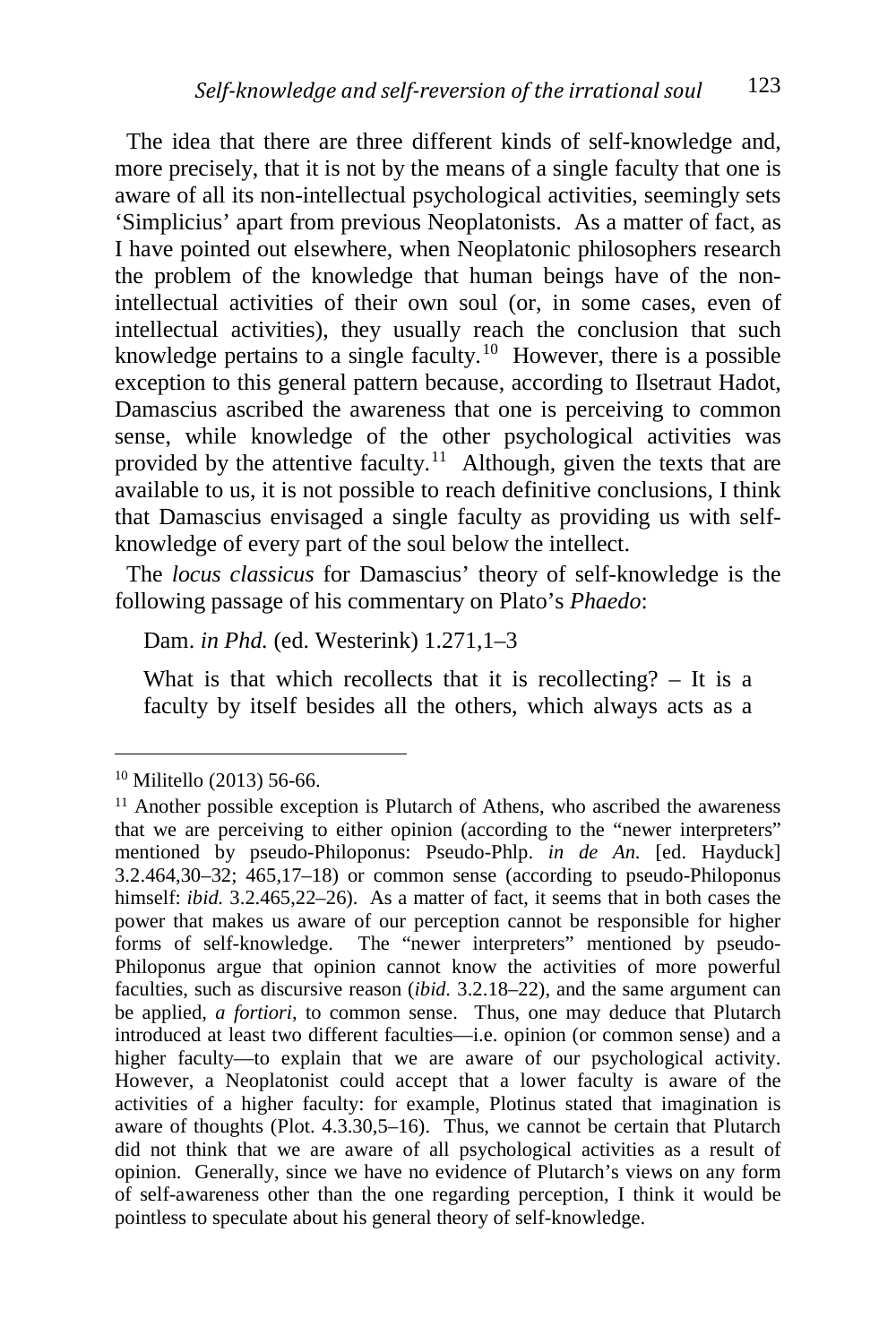kind of witness to some one of the others, as conscience [συνειδός] to the appetitive faculties [ταῖς ὀρεκτικαῖς], as attention [προσεκτικόν] to the cognitive ones [ταῖς γνωστικαῖς]. (tr. Westerink)

 From this passage, it appears that Damascius ascribes the awareness of all psychological activities to a single faculty, which has a different character (*syneidos* or *prosektikon*) depending on whether it pays attention to processes that are related to appetites or to cognition. On the basis of this passage, several scholars have stated that, for Damascius, there is only one faculty responsible for all selfknowledge, including the awareness of one's own perception. For example, Peter Lautner thinks that, according to Damascius, it is the attentive part of the soul that is aware of the fact that the senses are active[12](#page-4-0) and, according to Sarah Rappe, Damascius' *prosektikon* overlooks all the other faculties.<sup>13</sup> However, Hadot argues that Damascius distinguished two different kinds of self-knowledge because, while the *prosektikon* knows of some activities of the soul, the acts of perception are cognized by common sense.<sup>[14](#page-4-2)</sup> The main reason that Hadot concludes that Damascius attributed the awareness of perception to common sense is that, if in supporting such an attribution 'Simplicius' (who, according to Hadot, is Simplicius) broke away from Damascius, he would have said so as he always does in such cases. Since 'Simplicius' does not say that he is parting from his master's opinion, he is not parting.<sup>15</sup> More generally, in the writings of Damascius' pupils, we find the main elements of his theory plus common sense.<sup>[16](#page-4-4)</sup> Thus, according to Hadot, it is likely that common sense was part of the picture for Damascius, too. Of course, Damascius does not talk about common sense in the passage I have cited but, according to Hadot, the reason for this is simply that, here, the philosopher was not presenting a general theory of self-knowledge but, rather, merely explaining how we are aware that we are remembering something. Since memory is a faculty of the rational soul, Damascius did not have to provide details about how we know

<span id="page-4-0"></span><sup>&</sup>lt;sup>12</sup> Lautner (1994) 10.

<span id="page-4-1"></span><sup>13</sup> Damascius (2010) 33. Ahbel-Rappe (2010) 154.

<span id="page-4-2"></span><sup>14</sup> Hadot (1997) 76.

<span id="page-4-3"></span><sup>15</sup> Hadot (1997) 76-77.

<span id="page-4-4"></span><sup>16</sup> Hadot (1997) 76.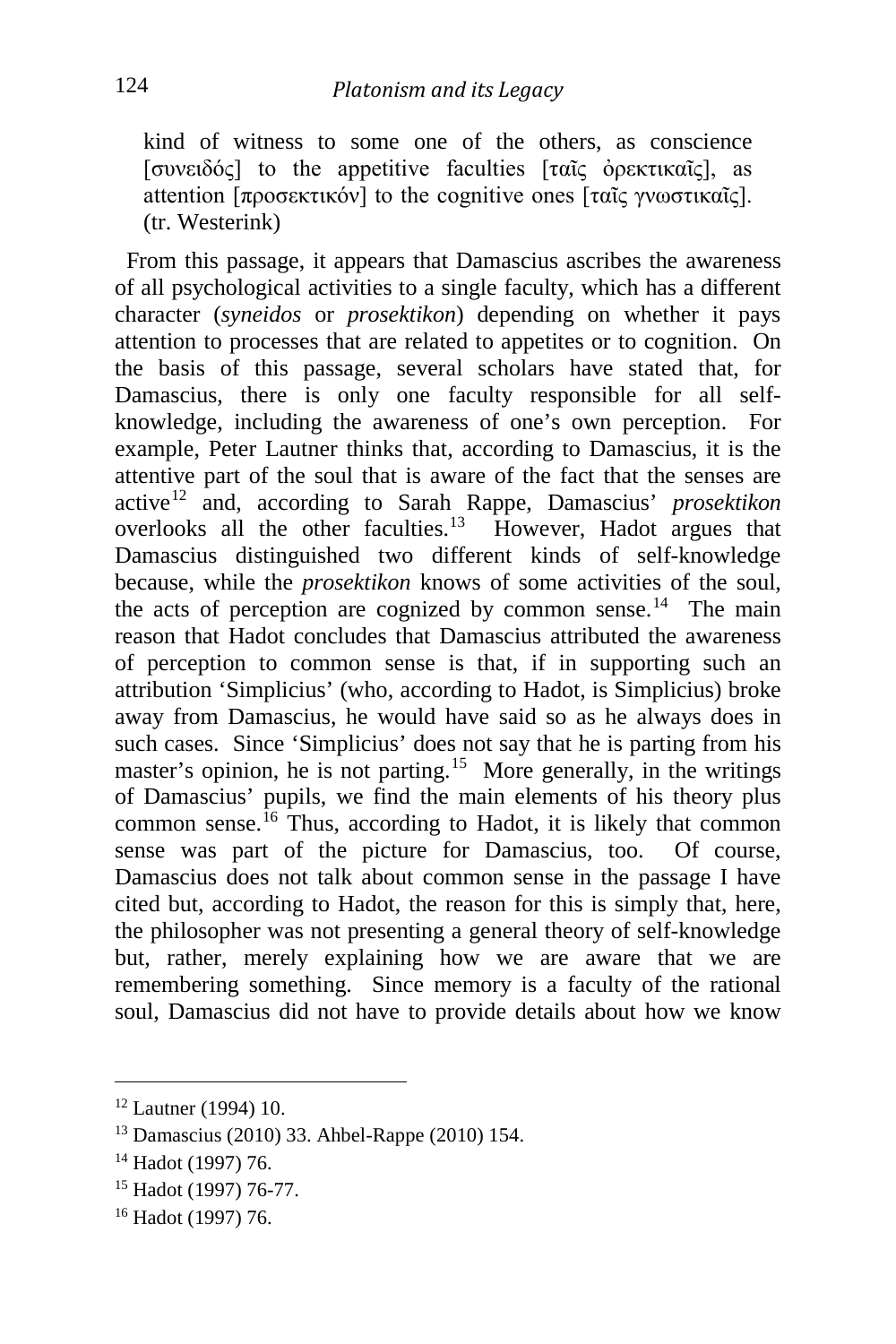the activities of the irrational soul.<sup>17</sup> On the basis of her interpretation, Hadot thinks that when Damascius talks about *gnostikai dynameis*, one should translate the phrase as "facultés de la connaissance", not as "facultés cognitives", since these powers do not include sense perception.<sup>[18](#page-5-1)</sup>

 However, it is possible to raise some objections to Hadot's arguments. First, Hadot argues that the author of the commentary on Aristotle's *On the Soul* would have stressed any disagreement with Damascius because this is what Simplicius usually does. However, it is not certain that Simplicius wrote the commentary on *On the Soul*; indeed, that is a highly controversial thesis. In any case, even if one accepts Hadot's hypothesis about the authorship of the commentary, it does not follow that Simplicius would highlight his parting from Damascius on the subject of the faculty that knows that we are perceiving. As a matter of fact, the commentator took the idea that sense knows itself from the text he was commenting on, $19$  so he did not need to emphasize that it was not something that his master had taught him. It is not by chance that in order to support her statement that it is usual for Simplicius to mark when he is at odds with Damascius, Hadot cites the *Corollaries on Place and Time* from the commentary on *Physics*, [20](#page-5-3) i.e. passages in which Simplicius is not directly commenting on Aristotle but, instead, is surveying the theories of all philosophers. In texts such as the *Corollaries*, it makes sense for Simplicius to stress the difference between his position and that of Damascius because there he considers the solutions that all philosophers, including his master, have given to a certain problem. However, when directly commenting on a statement by Aristotle, Simplicius' task would be not to show where Damascius diverged from the Stagirite but, rather, to integrate the Aristotelian theories into a Neoplatonic framework—which is exactly what 'Simplicius' does when he deals with Aristotle's assertions about perceptual selfknowledge. The same points can be used to counter Hadot's argument that if two pupils of Damascius (i.e. Simplicius and Priscian) share the same idea that sense knows itself, this idea was surely taught to them by their master. As a matter of fact, here, too, one can note that we are

<span id="page-5-0"></span><sup>17</sup> Hadot (1997) 75-76.

<span id="page-5-1"></span><sup>18</sup> Hadot (1997) 74-75.

<span id="page-5-2"></span><sup>19</sup> Arist. *de An.* (ed. Ross) 3.2.425b,12–25.

<span id="page-5-3"></span><sup>20</sup> Hadot (1997) 76 n. 113.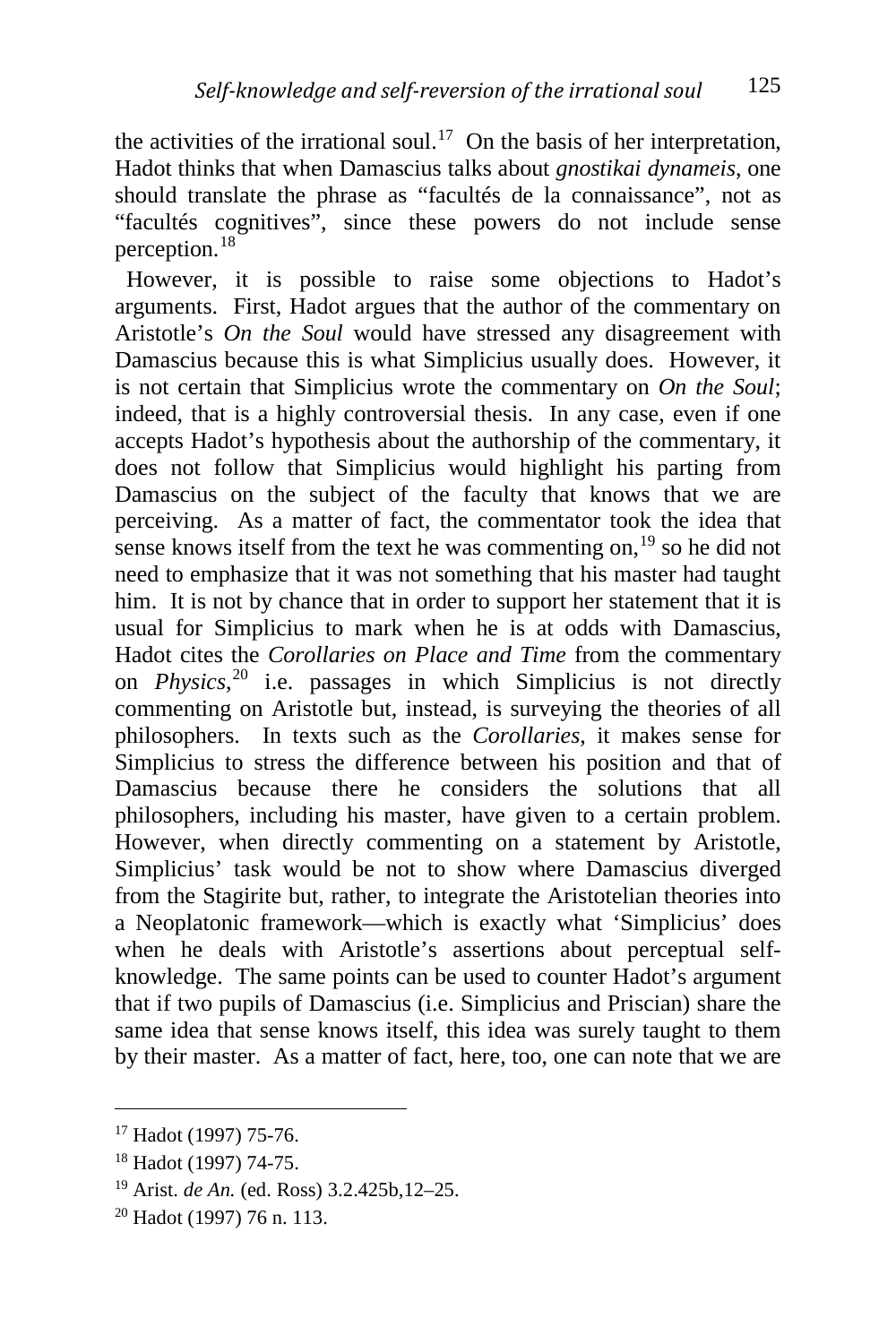not at all sure that the author of the commentary on Aristotle's *On the Soul* is Simplicius. He may even be Priscian or he may be a Neoplatonic philosopher who was not a disciple of Damascius and, in both cases, there would be only one pupil of Damascius stating that we know that we are perceiving thanks to sense itself. However, once again, one does not have to dismiss Hadot's thesis on the authorship of the commentary in order to challenge her argument. Let us assume that Hadot is correct and the commentary on Aristotle's *On the Soul* was written by Simplicius—this would still not be enough to conclude that Damascius assigned perceptual awareness to sense. Indeed, the common source for both Simplicius (again, assuming he is the author of the commentary on Aristotle's *On the Soul*) and Priscian may easily be Aristotle rather than Damascius. The thesis that we know that we are perceiving thanks to common sense was stated by Aristotle in his *On Sleep[21](#page-6-0)* and—as we know from Priscian—repeated by Theophrastus in his *On the Soul*. [22](#page-6-1) When Priscian and the author of the commentary on Aristotle's *On the Soul* mention this thesis, they are very likely to be following Aristotle and his pupil. Priscian explicitly adheres to Theophrastus' opinion<sup>[23](#page-6-2)</sup> and the author of the commentary on Aristotle's *On the Soul* is probably inspired by *On Sleep*, a work that he cites elsewhere.<sup>24</sup> There is no reason to suppose that Damascius inspired the two philosophers on this subject.

 Finally, Hadot argues that in the cited passage of the *In Phaedonem*, Damascius only says that the *prosektikon* watches over the rational faculties of knowledge, which do not include sense perception. However, there is no reason to think that sense is not one of the *gnôstikai dynameis* that Damascius talks about. For example, in the commentary on the *Phaedo*, Damascius says that sense perception (*aisthêsis*) is the darkest kind of *gnôsis*[25](#page-6-4) and then refers to that *gnôsis* that comes from sense perception.[26](#page-6-5) Moreover, in the *Difficulties and Solutions of First Principles*, Damascius says that the irrational soul is both sensitive (*aisthêtikê*) and desiderative and that, while the latter

<span id="page-6-0"></span><sup>21</sup> Arist. *Somn. Vig.* (ed. Ross) 455a,13–22.

<span id="page-6-1"></span><sup>22</sup> Prisc. Lyd. *Metaphrasis in Theophrastum* (ed. Bywater) 21,32–22,1.

<span id="page-6-2"></span><sup>23</sup> Prisc. Lyd. *Metaphrasis in Theophrastum* 21,32–22,23.

<span id="page-6-3"></span><sup>&</sup>lt;sup>24</sup> Simp. [?] *in de An.* 3.9.291,22 (according to Hayduck, a reference to Arist. *Somn. Vig.* 452a); 28 (Hayduck cites 454a,20ff.).

<span id="page-6-4"></span><sup>25</sup> Dam. *in Phd.* 1.78,3.

<span id="page-6-5"></span><sup>26</sup> Dam. *in Phd.* 1.91,4.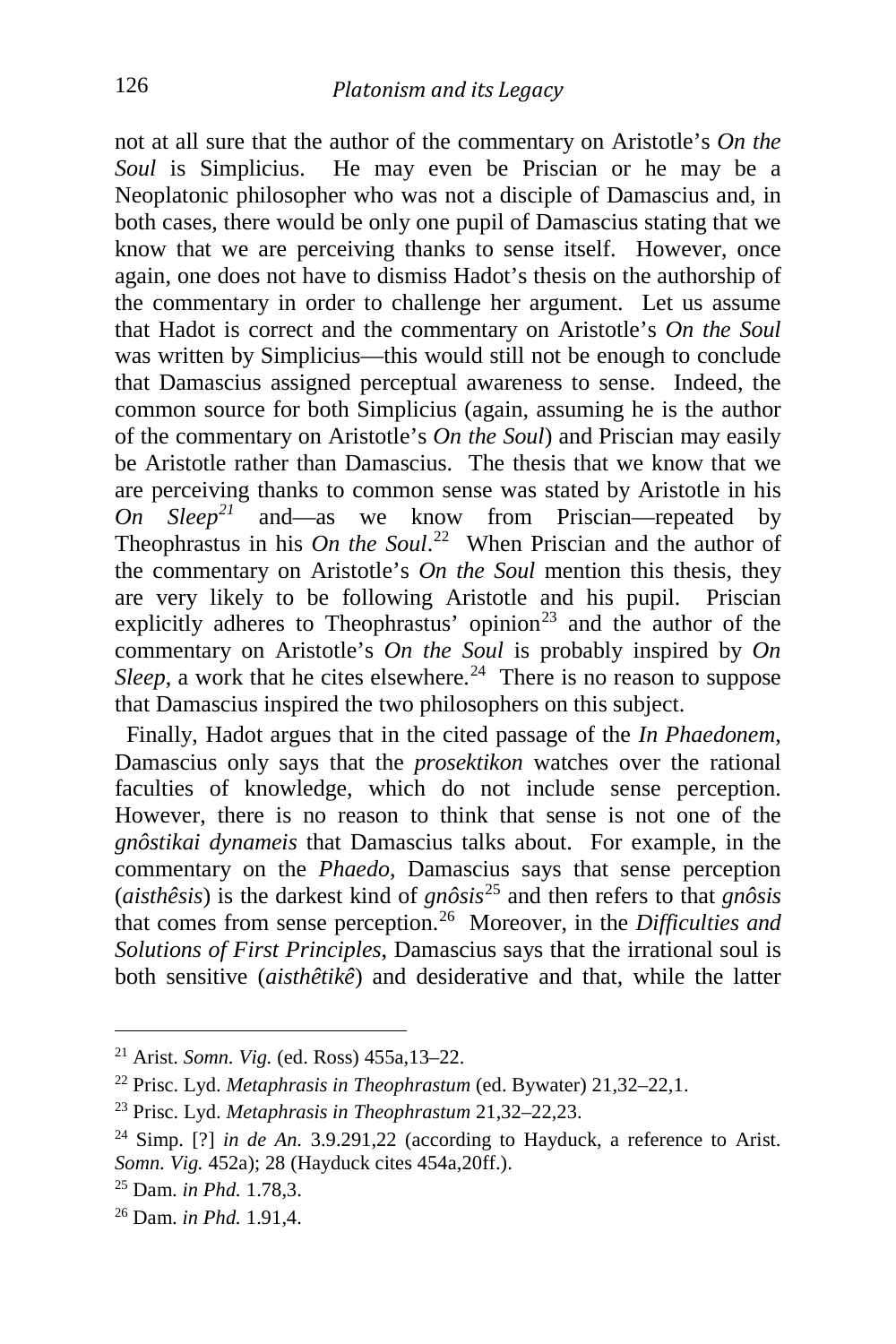aspect explains desires, the former is the subject of some *gnôstikai energeiai*. [27](#page-7-0) Further, when Damascius summarizes his thesis about the relationship between the contents that are known and the faculties that know them, including sense perception (*aisthêsis*), he says that, generally, *gnôsis* is in accord with its content (*to gnôsma*).[28](#page-7-1) A few lines later, he mentions the object of sense perception (*to aisthêton*) as an example of an object of knowledge (*gnôston*) that shows what exists.[29](#page-7-2) From these passages, one can see how *aisthêsis* is a form of *gnôsis* for Damascius and can, therefore, be called a *gnôstikê dynamis* in his lexicon. Furthermore, Hadot concedes that the same faculty that makes us aware of our knowledge as *prosektikon* also knows irrational desires as *syneidos*. [30](#page-7-3) There is no reason to think that this power knows the practical activities of the irrational soul but not its cognitive acts. If the *syneidos/prosektikon* watches over irrational desires, it makes sense to think that it is also aware of irrational perceptions. Indeed, it *must* be aware of these perceptions because, in Damascius' system, there is no other way we can know that we are perceiving. As a matter of fact, in the *Difficulties*, Damascius states that the irrational sensitive soul is not able to act "in such a way that would be critical and able to discern itself" (κριτικῶς τε καὶ ἑαυτῆς ἐξεταστικῶς) because it cannot revert to itself.<sup>[31](#page-7-4)</sup> The sensitive soul cannot revert to itself, so it is incapable of self-knowledge. The awareness that we are perceiving must have a different source: the *prosektikon/syneidos*, i.e. the power that watches over all of the activities of the soul. On the basis of all these observations, I think one can reach the conclusion that Damascius also ascribed the awareness of sense perception to the *prosektikon*, even though such a conclusion cannot be definitive given the gaps in our direct knowledge of the works of Damascius and his pupils.

 In any case, the general trend for Neoplatonic philosophers was to attribute all self-knowledge to a single power. As I have highlighted in another work of mine, 'Simplicius' clearly breaks with this tradition

i, <sup>27</sup> Dam. *Pr.* (ed. Ruelle) I.21,23–25.

<span id="page-7-1"></span><span id="page-7-0"></span><sup>28</sup> Dam. *Pr.* I.181,27–182,3.

<span id="page-7-2"></span><sup>29</sup> Dam. *Pr.* I.182,9–11.

<span id="page-7-3"></span><sup>30</sup> Hadot (1997) 75.

<span id="page-7-4"></span><sup>31</sup> Dam. *Pr.* I.21,23–22,1. In a later passage, Damascius states that sight cannot see itself because no irrational power is able to revert to itself (Dam. *Pr.* I.33,24– 29).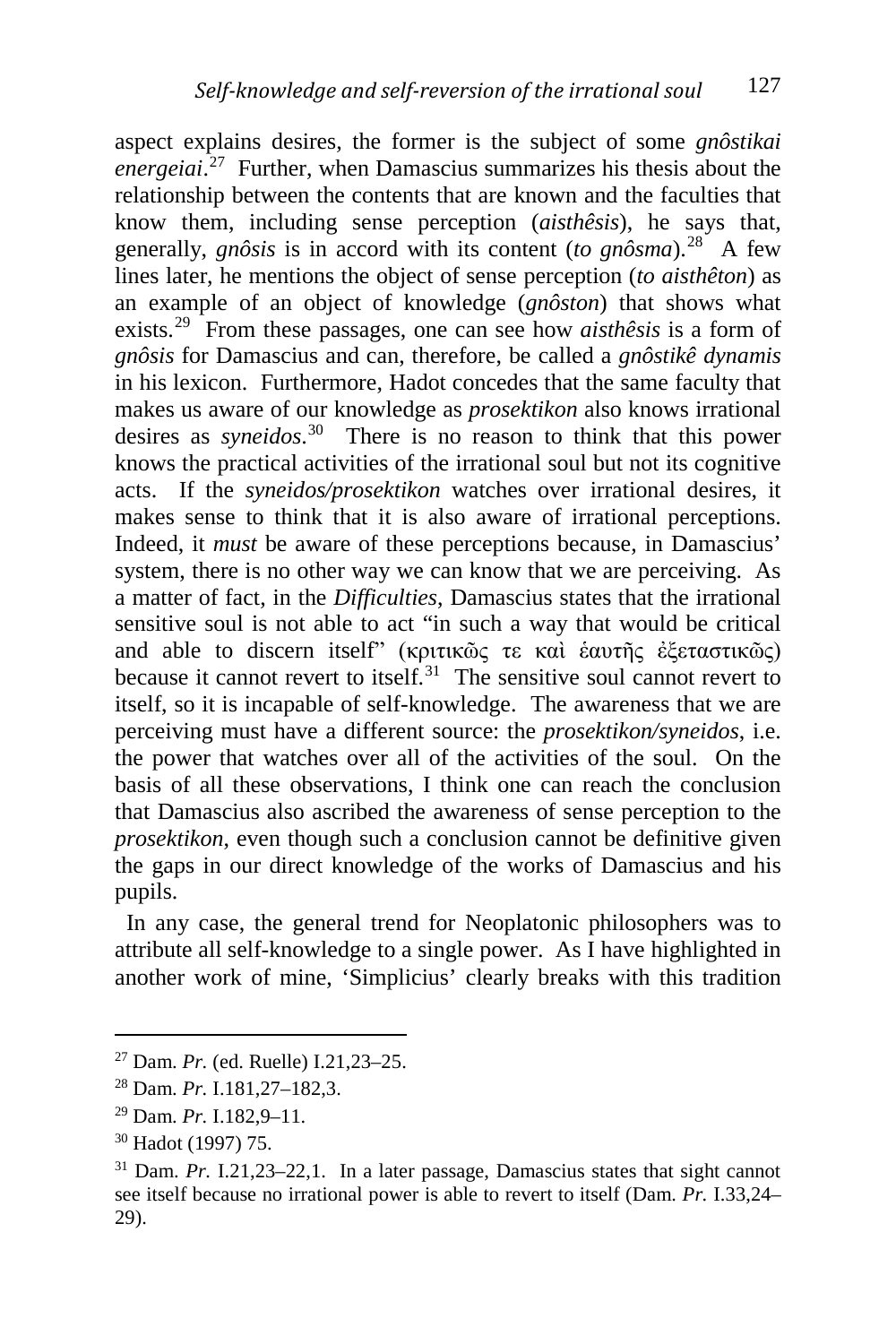since he states that both sense and reason know some activities of the soul.[32](#page-8-0) Indeed, the distinction between *synaisthêsis* and higher forms of self-knowledge can also be found in Priscian of Lydias.<sup>33</sup> This means that if Priscian is not the author of the commentary on *On the Soul* that we are analysing, the idea that there are multiple kinds of non-intellectual self-knowledge may have been shared by at least two pupils of Damascius (as we have seen, 'Simplicius', like Priscian, probably belonged to the last generation of the School of Athens).

#### II. The mechanics of perceptual self-knowledge

 The statements of 'Simplicius' on perceptual self-knowledge are particularly interesting. The commentator calls this kind of selfawareness *synaisthêsis*. The commentators on Aristotle frequently use this term to mean self-knowledge but in 'Simplicius' it has the specific sense of perceiving (*-aisthanesthai*) the sensible object and the act of the sense together (*syn-*). The commentator explains that these two cognitions are inextricably linked because the faculty that knows (for example) that we are seeing a given color, at the same time knows that  $color<sup>34</sup>$  $color<sup>34</sup>$  $color<sup>34</sup>$  Now, according to Aristotle, too, this double perception is how we are aware that we are perceiving. However, while Aristotle cites two arguments against the hypothesis that it is a sixth sense that perceives the activity of sight in order to prove that such perception belongs to sight itself,  $35$  'Simplicius' thinks that the concept of *synaisthêsis* is sufficient to reach this conclusion. If the subject of the awareness that perception is occurring is the same faculty that knows the sensible object, then this subject is the sense that perceives that sensible object and it cannot be another sense or, *a fortiori*, reason. If the faculty that is aware that we see is the same as the faculty that sees colors, then this must be sight because the other senses do not cognize

<span id="page-8-0"></span><sup>32</sup> Militello (2013) 49-106; 212.

<span id="page-8-1"></span><sup>33</sup> *Synaisthêsis*: Prisc. Lyd. *Metaphrasis in Theophrastum* 21,32–22,23. Rational soul reverting to itself: Prisc. Lyd. *Solutiones ad Chosroen* (ed. Bywater) 46,12. The latter statement is the conclusion of an argument that deduces the incorporeality and separateness of what knows both itself and the highest principles. The same conclusion is reached, though in a different way, by Proclus in the 186th proposition of the *Elements of Theology*.

<span id="page-8-2"></span><sup>34</sup> Simp. [?] *in de An.* 3.2.188,12–14.

<span id="page-8-3"></span><sup>35</sup> Arist. *de An.* 3.2.425b,12–17.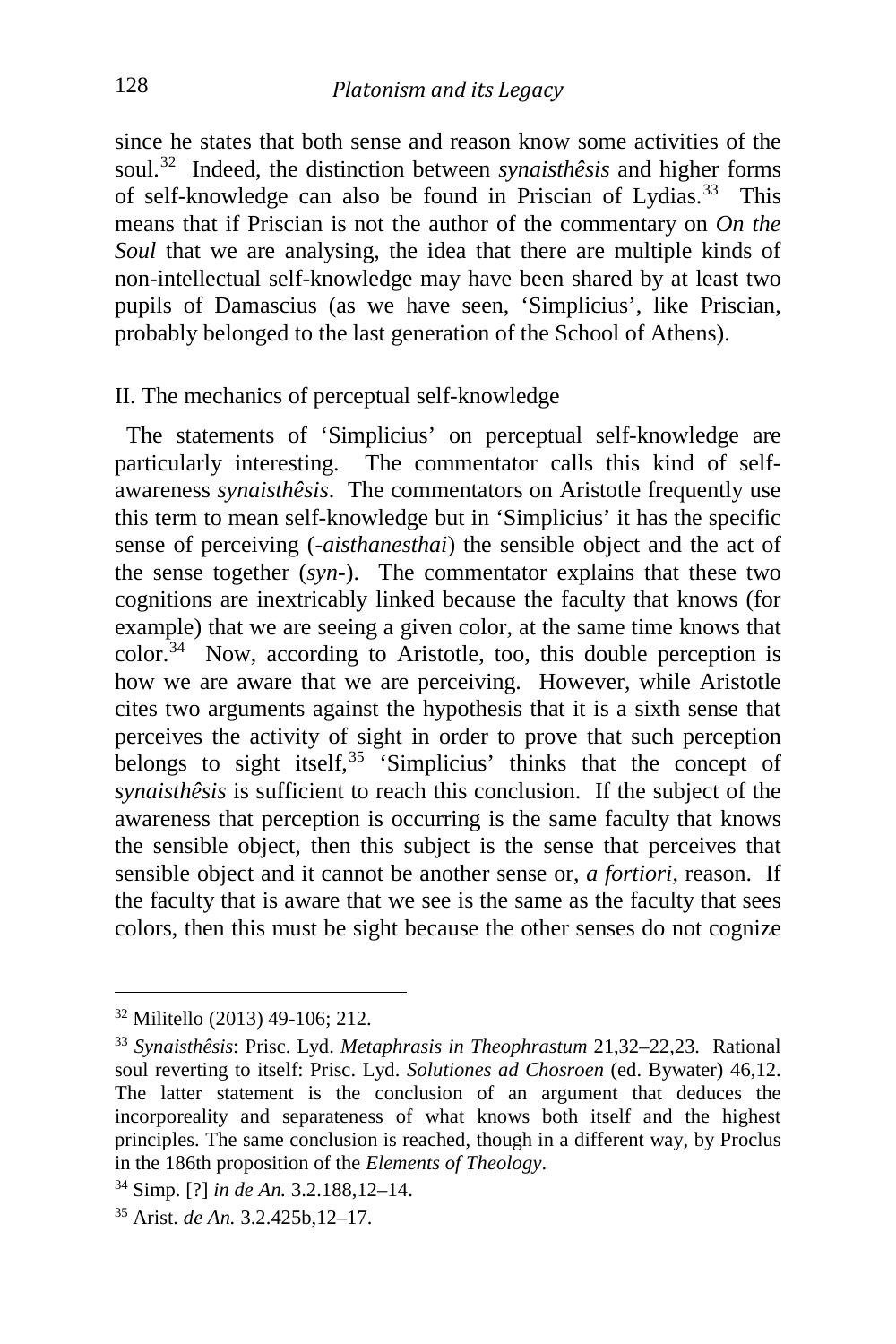colors and reason does not know sensible objects at all.<sup>[36](#page-9-0)</sup> In any case, 'Simplicius' thinks that perceptual self-awareness belongs to common sense even more than it does to the special senses.<sup>[37](#page-9-1)</sup>

 As for the exact mechanics of perceptual self-knowledge, 'Simplicius' thinks that each sense knows that it is acting because when this happens, the sense takes on the form of its object ('Simplicius' uses the phrase *analambanein to tou aisthêtou eidos*) [38](#page-9-2) and this form is exactly what the sense knows. For example, sight perceives objects *qua* colored, so the form of an object that is perceived by sight is its color. When sight perceives a colored object, it takes this form—that is, color—on itself. Yet, in this way, in a sense, sight becomes colored, that is, it becomes something that can be perceived by sight.<sup>[39](#page-9-3)</sup> This is how, when it perceives a colored object, sight perceives itself.<sup>40</sup> One could think that this is the same as saying that sight is capable of self-knowledge every time it acts. However, 'Simplicius' notes that sight perceives itself even when it does *not* see: when it is dark we are aware that we are not seeing anything.<sup>[41](#page-9-5)</sup> Now, as 'Simplicius' states, trying to see is an act in itself, so this is another case of sight being aware of its own act.<sup>[42](#page-9-6)</sup> This case may seem to break with the previous explanation of the mechanics of seeing because when one sees nothing, no colored object is perceived and no color is taken on by sight, so, seemingly, here we have perceptual selfknowledge that does not rely on a sense assuming the form of the thing that is perceived. This is not necessarily the case, though, as 'Simplicius' states that sight not only perceives color but also darkness.<sup>[43](#page-9-7)</sup> The chain of thought here seems to be that sight perceives

- <span id="page-9-3"></span><sup>39</sup> Simp. [?] *in de An.* 3.2.189,30–34.
- <span id="page-9-4"></span><sup>40</sup> Simp. [?] *in de An.* 3.2.189,23–24.
- <span id="page-9-5"></span><sup>41</sup> Simp. [?] *in de An.* 3.2.189,16–17.

<span id="page-9-0"></span><sup>36</sup> Simp. [?] *in de An.* 3.2.188,3–12.

<span id="page-9-1"></span><sup>37</sup> Simp. [?] *in de An.* 3.9.290,6–8.

<span id="page-9-2"></span><sup>38</sup> ἀναλαμβάνουσα τὸ τοῦ αἰσθητοῦ εἶδος: Simp. [?] *in de An.* 3.2.189,30–31.

<span id="page-9-6"></span> $42$  Indeed, for 'Simplicius', this would be a tautology as there cannot be *synaisthêsis* without an act. Awareness of not seeing as awareness of trying to see: Simp. [?] *in de An.* 3.2.189,24–28.

<span id="page-9-7"></span><sup>43</sup> Simp. [?] *in de An.* 3.2.189,21–22. In this sentence, 'Simplicius' states that darkness is known by sight "in a different way" than color and light. The commentator means that color is the primary object of sight—it is what we see. Sight can also see colorless light, so light is also a visible object. Darkness cannot be perceived in the same way as it is not something that can be seen.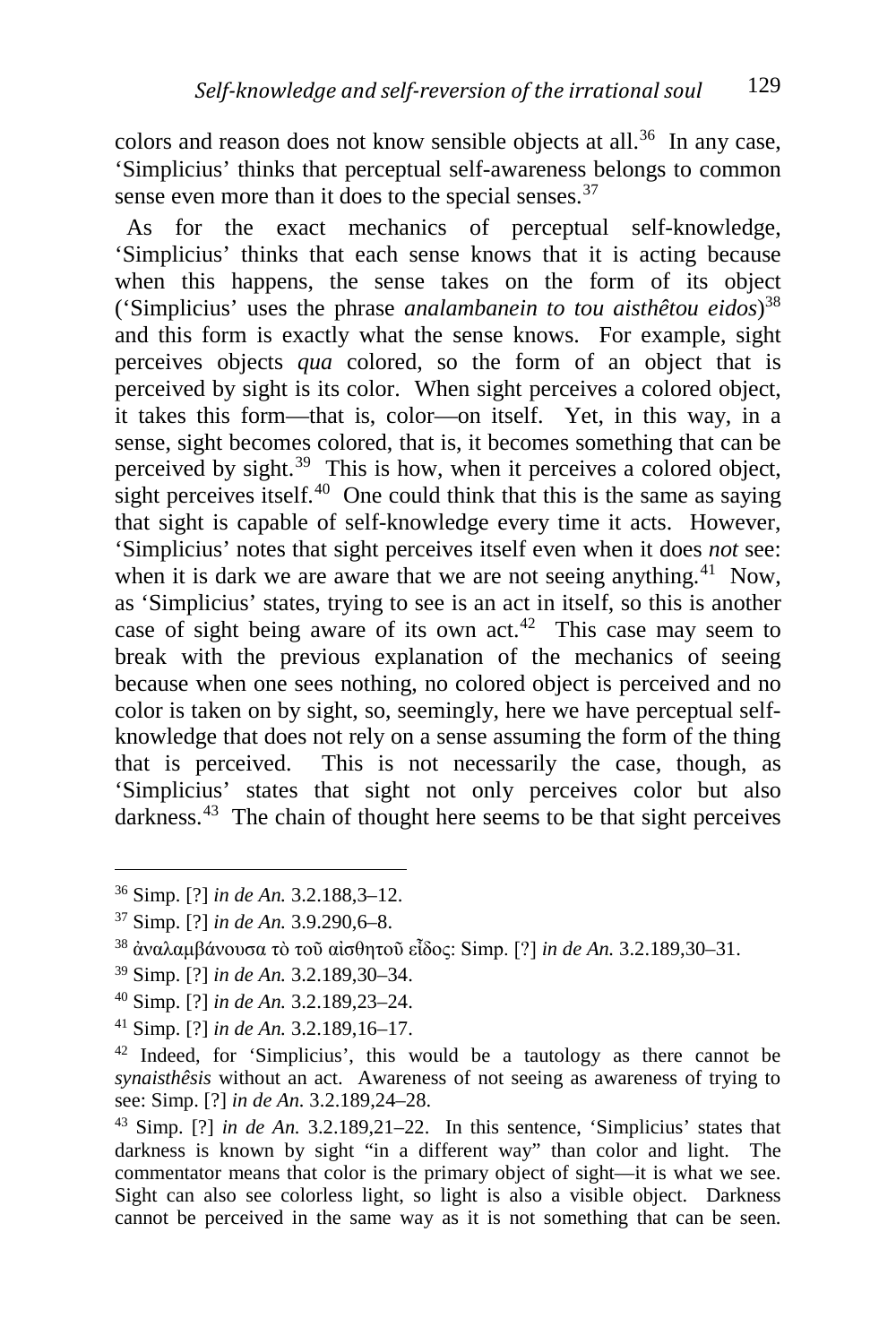color or what has color<sup>[44](#page-10-0)</sup> but one can also consider light as color.<sup>[45](#page-10-1)</sup> Indeed, sight can perceive light in itself $46$  but the absence of anything perceptible can also be perceived, so the absence of light, that is, darkness, can be seen.<sup>[47](#page-10-3)</sup> In any case, it is entirely possible that when it perceives darkness, sight becomes, in a way, dark, just as it becomes colored when it perceives color. If this is the case, sight could know that it is not seeing by grasping its own darkness, just as it knows that it is seeing by grasping its own color.

 In summary, 'Simplicius' starts from the premise that a sense takes on the form of the thing it perceives and he reaches the conclusion that sense knows that it is acting—or even trying to act, as this is also an action. However, the argument is not presented in this way in the commentary. Rather, both the premise and the conclusion of the argument are discussed by 'Simplicius' as interpretations of Aristotelian statements.<sup>48</sup> That each sense assumes the form of the

- <span id="page-10-0"></span><sup>44</sup> Simp. [?] *in de An.* 3.2.188,40–189,1.
- <span id="page-10-1"></span><sup>45</sup> Simp. [?] *in de An.* 3.2.189,9.
- <span id="page-10-2"></span><sup>46</sup> Simp. [?] *in de An.* 3.2.189,20–21.
- <span id="page-10-3"></span><sup>47</sup> Simp. [?] *in de An.* 3.2.189,15–17.

<span id="page-10-4"></span><sup>48</sup> Actually, the two mentioned statements are interpreted by 'Simplicius' as two *alternative* answers given by Aristotle to the following question: how can sight, which perceives colors, perceive itself, given that it seemingly has no color? According to the commentator, Aristotle says that one can solve the puzzle either by remembering that sight does not only perceive colors or by stating that, in a sense, sight becomes colored when it grasps a colored object (Simp. [?] *in de An.* 3.2.189,13–190,6). However, I think it is fair to link what 'Simplicius' says when he comments on the two solutions because when he explains the first one, he does not really unfold how sight perceives itself seeing, he simply says that sight perceives itself acting "manifestly" (δηλαδή, Simp. [?] *in de An.* 3.2.189,23). The only actual account of the workings of perceptual self-knowledge is given in the exposition of the second argument when 'Simplicius' describes how sight takes the form of the colored object. Moreover, the two arguments, as explained by 'Simplicius', are compatible because—as I will show—when expounding the second argument, he states that a sense takes the form of its objects *by acting* and the fundamental point of the first argument is that the sense knows itself *acting*. "Sight perceives itself because it takes the color of the thing it perceives, and it

However, sight can know that there is darkness because, in general, any sense can know that there is no sensible object within its range. Thus, sight perceives that there is darkness whenever it perceives that there is no light (and, as a consequence, no color can be seen). Sight perceives darkness indirectly, that is, differently from the direct way in which it perceives color and light (see the following four notes).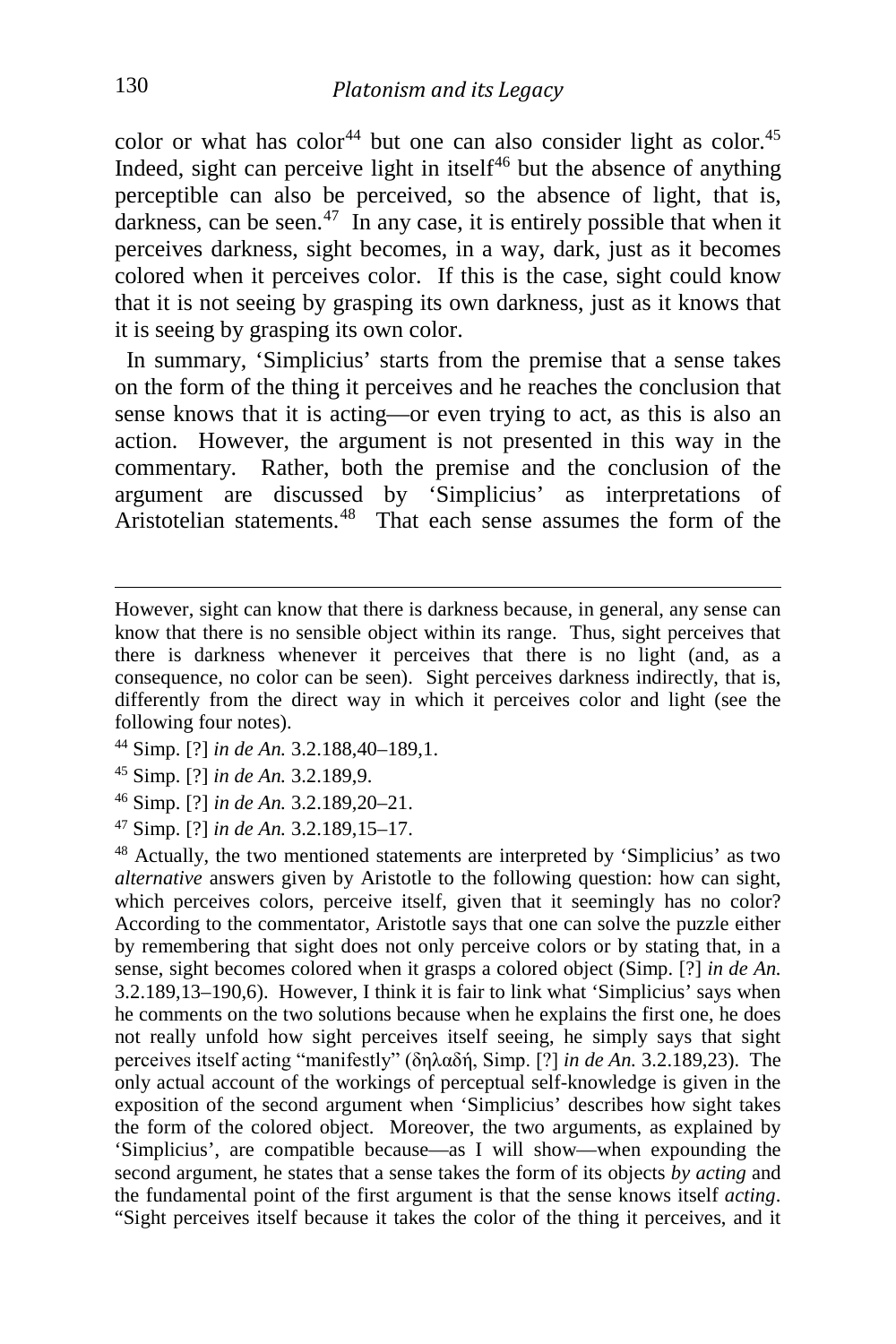thing it perceives is the way in which 'Simplicius' interprets Aristotle's statement that "what sees is in a way colored".<sup>[49](#page-11-0)</sup> This statement is, in turn, Aristotle's solution to the problem that, if sight that is, what sees—can be perceived by itself and if what is perceived by sight must have color, then "what sees in the first place (πρῶτον) will have color, too".<sup>[50](#page-11-1)</sup> According to 'Simplicius', πρῶτον here should be interpreted as another way of saying  $\kappa \alpha \theta$ ' αύτό, "in itself". That is, according to the commentator, Aristotle is referring to the fact that even though the objects of the other senses are also often colored, this is not essential to their being tasted, touched, etc. On the other hand, what is seen must have color, that is, it is colored *per se*.<sup>[51](#page-11-2)</sup> So, according to 'Simplicius', Aristotle just means that if sight perceives itself, it has color *and this is not by accident*. Now, the commentator is aware that talking about sight taking on the form of the visible object and becoming colored may seem a concession to the passive view of perception. In order to dismiss this wrong interpretation, 'Simplicius' makes it clear that senses are active, not passive. More specifically, they are active because they produce not the sensible form but, rather, a judgment about it. So it is wrong both to say that a sense is affected (*paschei*) and that it effects (*energei*) its objects so as to produce them (*poiêtikôs*) because the only true statement is that a sense effects its objects so as to make judgments about them (*kritikôs*).[52](#page-11-3)

 As for the thesis that a sense knows when it perceives or tries to perceive, this is presented as the meaning of Aristotle's statement that "perceiving by sight is not one".<sup>53</sup> According to 'Simplicius', Aristotle is thinking about the different things one perceives by sight, each in a different way: by using sight we perceive colors and light, darkness, sight, and its absence, and each of these perceptions happens differently. In other words, 'Simplicius' thinks that a sense perceives not just its proper object or its absence but also itself perceiving or unsuccessfully trying to perceive.<sup>[54](#page-11-5)</sup> The content of this perceptual self-knowledge is made clear by the commentator elsewhere when he

<span id="page-11-5"></span><sup>54</sup> Simp. [?] *in de An.* 3.2.189,19–28.

takes this color by acting" (second argument) is collapsed in "sight perceives itself acting" (first argument).

<span id="page-11-0"></span><sup>49</sup> Arist. *de An.* 3.2.425b,22-23.

<span id="page-11-1"></span><sup>50</sup> Arist. *de An.* 3.2.425b,19-20.

<span id="page-11-2"></span><sup>51</sup> Simp. [?] *in de An.* 3.2.189,9.

<span id="page-11-3"></span><sup>52</sup> Simp. [?] *in de An.* 3.2.189,33–34.

<span id="page-11-4"></span><sup>53</sup> Arist. *de An.* 3.2.425b,20.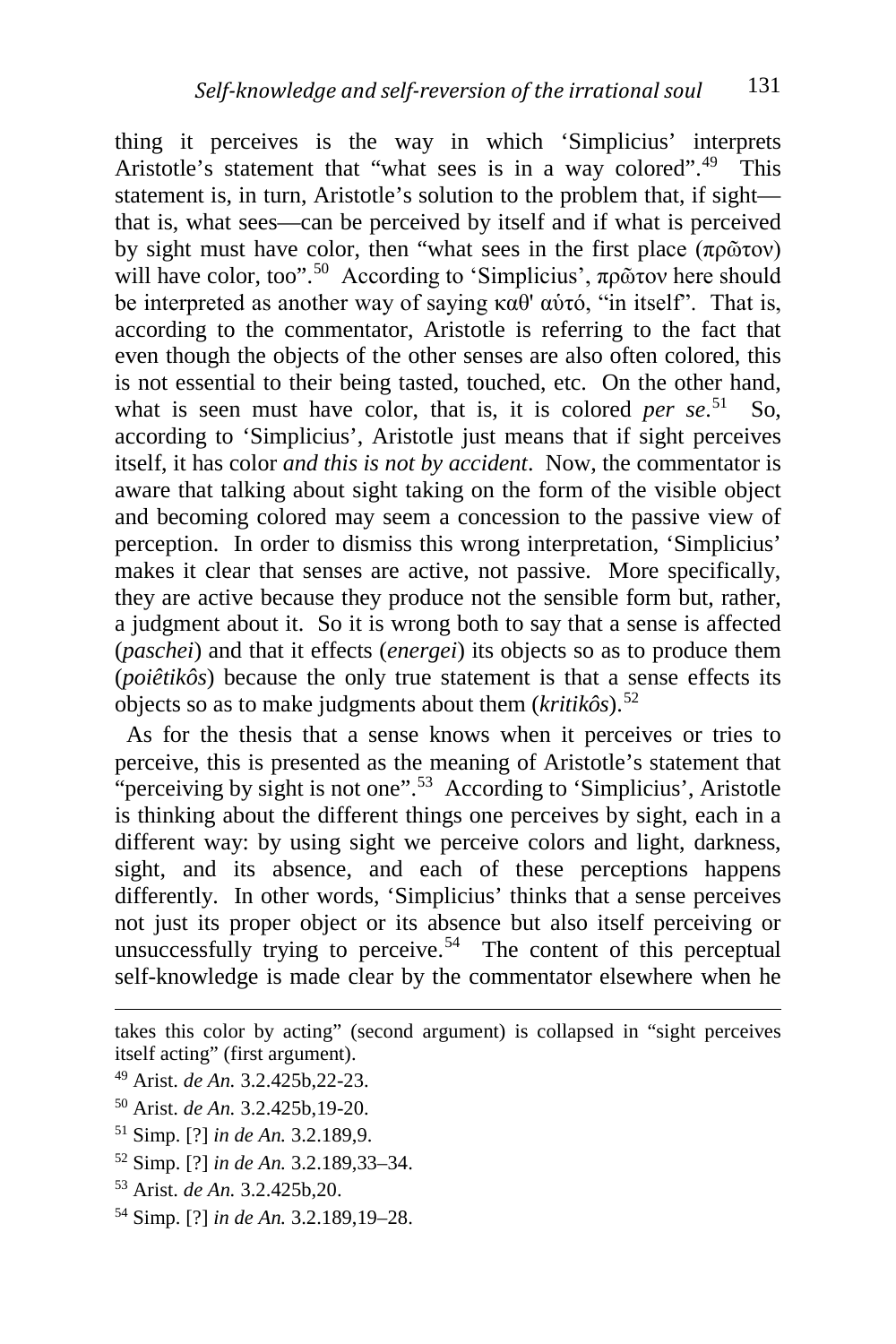compares this form of self-awareness to the more complete kinds of self-knowledge that are typical of intellect and reason. As a matter of fact, 'Simplicius' identifies three major limits to the human sense's ability to know itself. First, sense does not know its own substance or powers but only its own activities. Second, these activities are detected only when they are there; so sense only knows itself when it is operating, not at all times. Third, the process of making the sense operate, which allows perceptual self-awareness, is not even started by sense itself because sense acts only when it is moved by a sensible object.[55](#page-12-0) Even though 'Simplicius' says that the sense becomes cognitive not of the substance or of the power but "of the act alone" (μόνης τῆς ἐνεργείας),<sup>[56](#page-12-1)</sup> it is also possible to declare that, for the commentator, the sense cognizes itself as acting.<sup>57</sup> In other words, the sense not only cognizes that there is a perception but also the subject of that perception (of course, this subject is the sense itself). In fact, in the same passage, 'Simplicius' states that the sense "gains knowledge of itself perceiving"[58](#page-12-3) and that, in so doing, it knows itself.[59](#page-12-4) Thus, a sense knows itself but not in the sense that it knows its own essence or what it can do in general because it only knows that it is perceiving—it only perceives itself perceiving. It is not by chance that if we go back to the explanation of the different kinds of "perceiving by sight", we find the same expression, "to perceive itself perceiving". 'Simplicius' states that sight perceives "itself, both not seeing anything and seeing", that "it perceives itself acting" and that "it perceives itself being not entirely inactive". $60$  It is interesting to note that this perception of the sense acting is accompanied by the perception of the act itself. 'Simplicius' clearly differentiates these two perceptions because he states that the sight "manifestly <perceives itself> acting (ἐνεργούσης) whenever it sees and, at the same time  $(\tilde{\alpha}\mu\alpha)$ , it simultaneously perceives<sup>[61](#page-12-6)</sup> its own activity (τῆς οἰκείας [...] ἐνεργείας)".<sup>62</sup> The

<span id="page-12-0"></span><sup>55</sup> Simp. [?] *in de An.* 3.2.187,35–188,3.

<span id="page-12-7"></span><span id="page-12-1"></span><sup>56</sup> Simp. [?] *in de An.* 3.2.188,2.

<span id="page-12-2"></span><sup>57</sup> As I will show, for 'Simplicius', these two perceptions (of the act and of the sense acting) should not be conflated.

<span id="page-12-3"></span><sup>58</sup> Simp. [?] *in de An.* 3.2.187,31–32.

<span id="page-12-4"></span><sup>59</sup> Simp. [?] *in de An.* 3.2.187,30–32.

<span id="page-12-5"></span><sup>60</sup> Respectively, Simp. [?] *in de An.* 3.2.187,22–23; 23; 24-25. Tr. Blumenthal ('Simplicius' [2000] 42).

<span id="page-12-6"></span> $61$  This perception of the act that accompanies the perception of the sense acting is denoted by the verb, *synaisthanomai*. Similarly, in line 27, 'Simplicius' refers to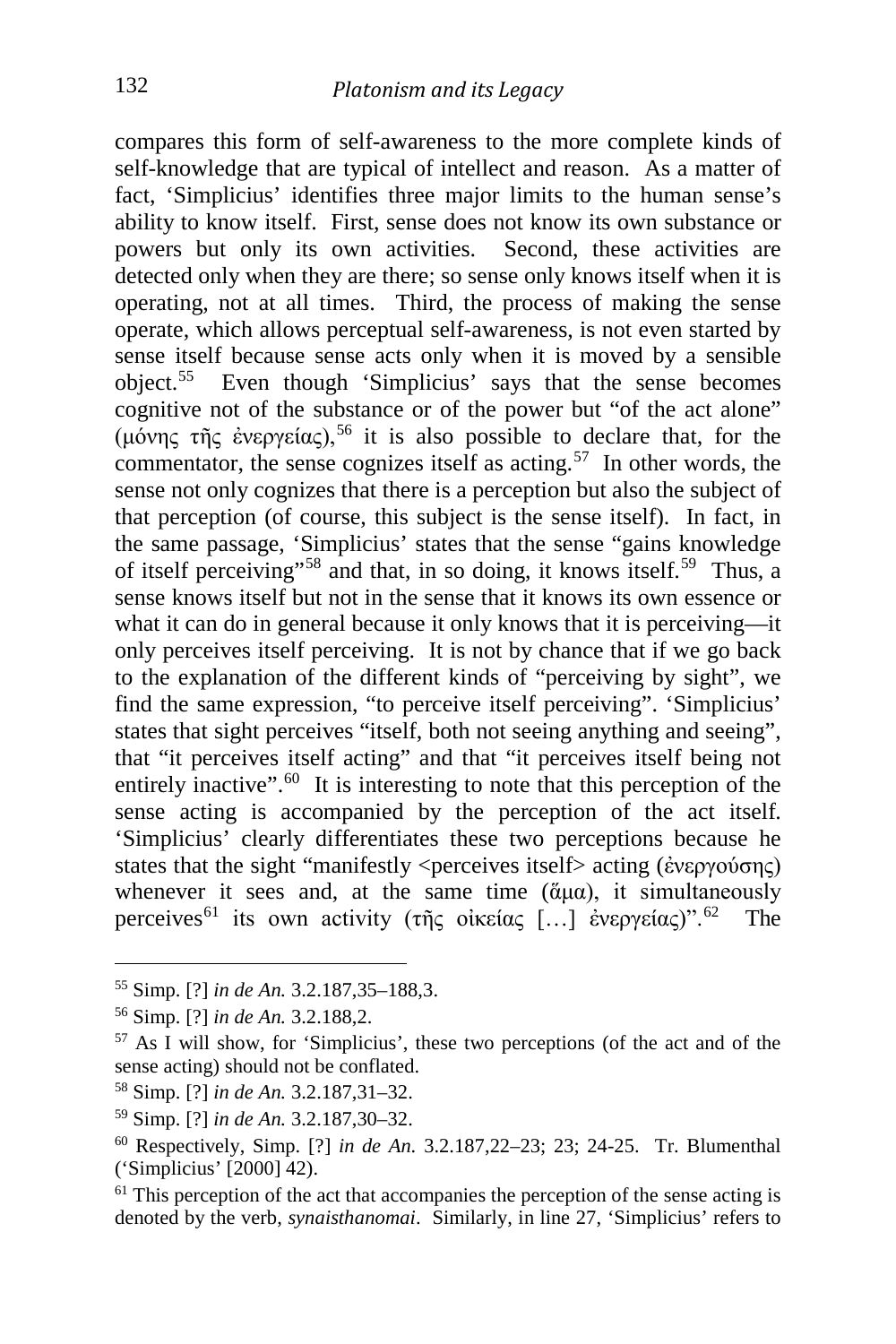perception of the sense acting and the perception of the act of the sense are two different perceptions that happen together. The commentator also stresses that we have a similar joint perception when a sense does not perceive its proper object because, in that case, it perceives itself trying to see and it also perceives the attempt to see, which is an act. $63$ These remarks make it clear that, for 'Simplicius', a sense not only knows things (its proper object and the sense itself) and their absence but also knows an act: more precisely, its own act.

#### III. Self-reversion

 In 'Simplicius' we find three different kinds of self-knowledge: perceptual, rational and intellectual. However, all three are based on the same mechanism of self-reversion (*epistrophê pros heauton*). Indeed, when 'Simplicius' examines human beings' ability to perceive that they are perceiving, his starting point is an analysis of the ability of a power to revert to itself (the phrase the commentator uses is *epistrephein pros heauto*) because only a faculty that is able to do this can know its own activities.<sup>[64](#page-13-1)</sup> The crucial point of the commentator's

 the perception of the act of trying to perceive as a *synaisthêsis*. It is possible that this is also the meaning of *synaisthêsis* and *synaisthanomai* in line 25. As a matter of fact, there, 'Simplicius' says that the perception of the sense not seeing cannot be a perception of the sense not acting at all because *the simultaneous perception* is in addition to an act. The commentator seemingly means that there cannot be a simultaneous perception of the act if there is no act to begin with. In any case, when *synaisthêsis* and *synaisthanomai* refer to the perception of the act, they do not exactly mean perceptual self-knowledge because they denote a perception that accompanies something that already is self-perception—they accompany the perception of the sense acting. Even though 'Simplicius' does not express his theory in this way, one could state that (1) the perception of the proper object is accompanied by (2) the perception of the sense acting, which, in turn, is accompanied by (3) the perception of the act of the sense. As a consequence, both the second and the third kind of perception can be called *syn-aisthêsis*.

<sup>62</sup> Simp. [?] *in de An.* 3.2.187,24–25. Tr. mine.

<span id="page-13-0"></span><sup>63</sup> Simp. [?] *in de An.* 3.2.187,25–28.

<span id="page-13-1"></span><sup>64</sup> The necessary link between self-knowledge and self-reversion is a given for most Neoplatonic philosophers: see Procl. *ET* §83. Indeed, the concept of selfreversion is very important in 'Simplicius' for other reasons as well, for example, to explain rational assent, as Ursula Coope has recently shown (Coope [2016]). For late Neoplatonists in general, self-reversion is a key feature of the soul, which explains much of the soul's nature. For example, based on its incorporeality, Proclus proves that the soul is immortal (Procl. *ET* §187), which is, in turn, demonstrated from the soul's ability to revert to itself (*ibid.* 186). Moreover, the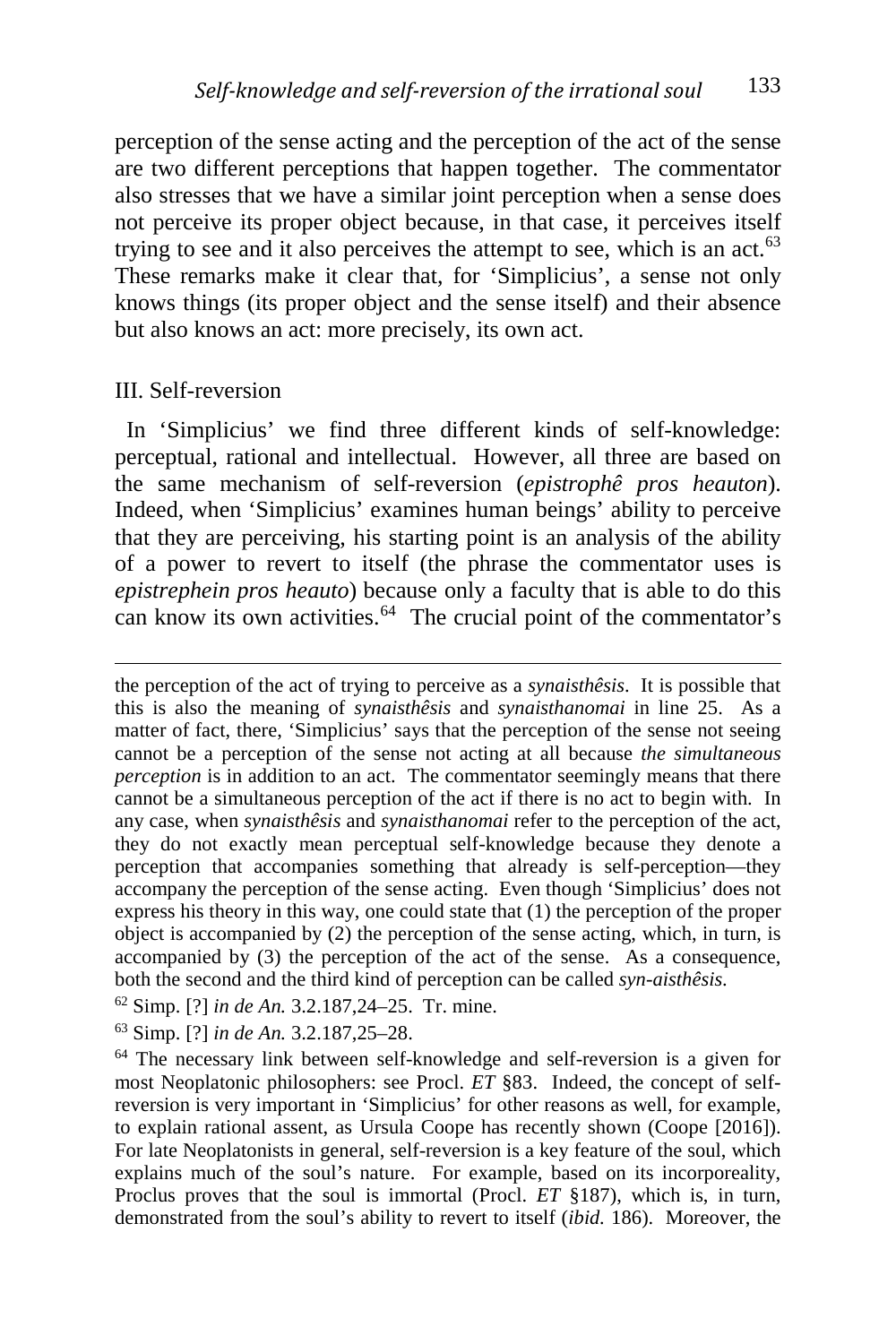analysis is that reverting to oneself means gathering oneself in an undivided unity. A consequence of this is that only rational, disembodied powers can revert to themselves because a body, which is composed by a plurality of parts, is always divided.<sup>[65](#page-14-0)</sup> Indeed, not just bodies but all the things that are inseparable from them are equally incapable of reverting to themselves.<sup>66</sup> This means that sense in itself, being connected to bodily organs, is not able to revert to itself and to perceive its own perception, as is proved by the fact that irrational animals lack self-knowledge, even though they perceive the world around them. However, when sense is permeated by reason— something that happens in all rational animals—it becomes rational<sup>[67](#page-14-2)</sup> and, as a consequence, it acquires the ability to revert to itself. This is why it is only in human beings that sense perceives that it is perceiving.[68](#page-14-3) Indeed, the sense that, belonging to an irrational soul, cannot revert to itself and the sense that is part of a rational soul and, as a consequence, is capable of self-reversion are so dissimilar that, as Iamblichus stated, here the same noun has two distinct meanings. In turn, the way in which human sense reverts to itself is different from the kind of self-reversion that reason and intellect are capable of and this explains the differences in the features of each faculty's self-knowledge.<sup>[69](#page-14-4)</sup>

 The ability to revert to itself sets human perception, reason and intellect apart from the other kind of cognition, that is, non-human

soul is what moves itself (Procl. *in Alc.* 225,12; of course, here Proclus is following Pl. *Phdr.* 245e,2-4) and Proclus explains that what moves itself reverts to itself (Procl. *ET* §17). Even more strongly, for Proclus, self-reversion is closely linked to the soul being self-constituted. Indeed, the philosopher states that the human soul is not just constituted by a higher cause but is also selfconstituted (Procl. *in Tim.* 2.232,14-16) and that everything that is self-constituted must be able to revert to itself (Procl. *ET* §42).

<span id="page-14-0"></span><sup>&</sup>lt;sup>65</sup> That only something incorporeal can revert to itself because bodies are divisible, is a tenet often repeated by Neoplatonic philosophers: see e.g. Procl. *ET* §15.

<span id="page-14-1"></span><sup>&</sup>lt;sup>66</sup> The difference between the two statements, "what can revert to itself is incorporeal" and "what can revert to itself is separable from all bodies", was clear to Proclus who treated them as two separate propositions in his *Elements of Theology* (they are, respectively, propositions 15 and 16).

<span id="page-14-2"></span><sup>67</sup> Sense being rational in human beings: also Simp. [?] *in de An.* 3.9.290,1.

<span id="page-14-3"></span><sup>68</sup> Sense acquiring from reason the ability to revert to itself and to know itself: also Simp. [?] *in de An.* 3.9.290,4–8.

<span id="page-14-4"></span><sup>69</sup> Self-reversion of sense: Simp. [?] *in de An.* 3.2.187,27–31; 187,32–188,1.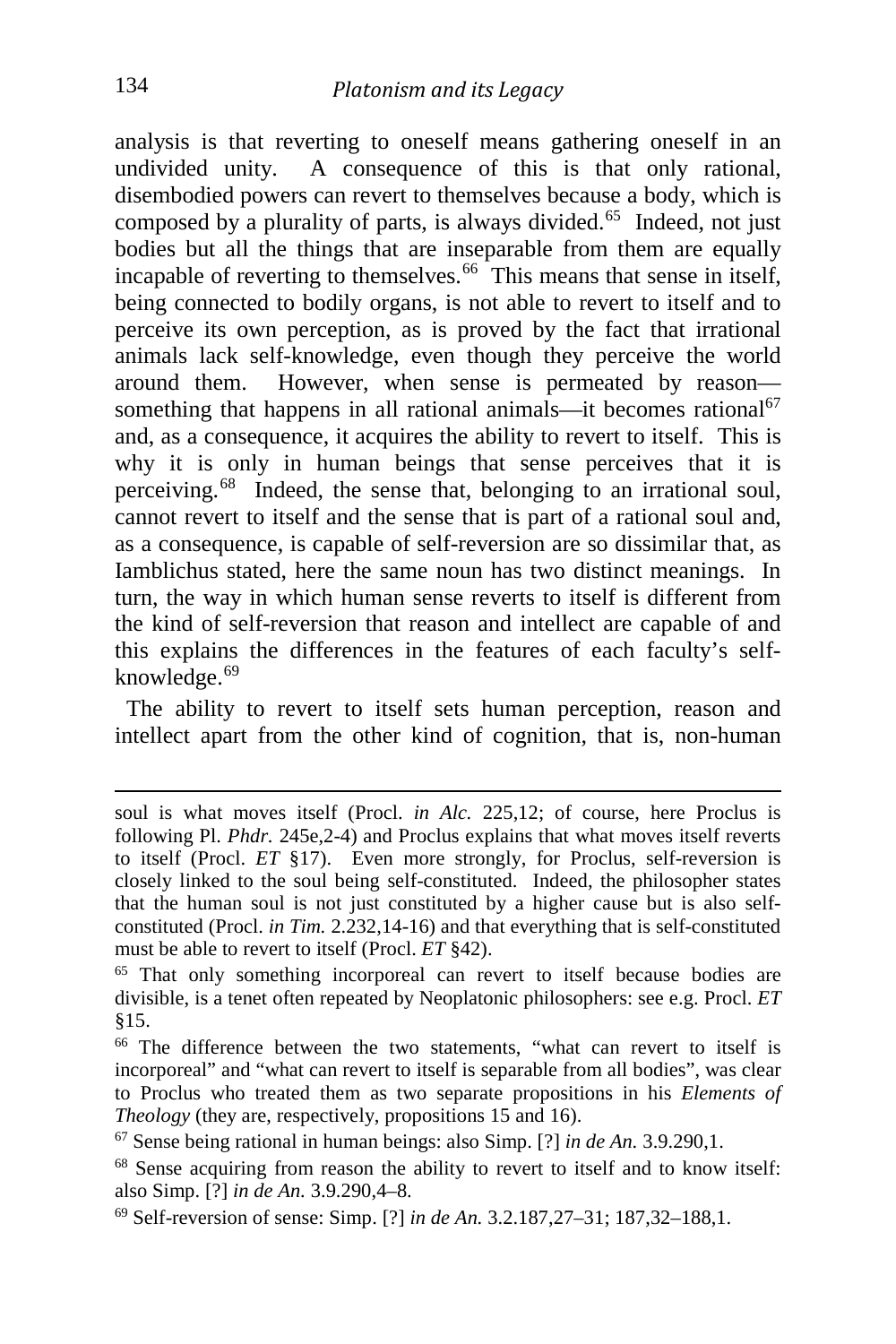perception. The differences between the faculties that revert to themselves and the ones that do not are listed by 'Simplicius' when he comments on Aristotle's statement that belief (*pistis*) cannot be found in any irrational animal.[70](#page-15-0) Interestingly, here 'Simplicius' examines not only the cognitive faculties but also the appetitive ones, as he considers both "cognition" (γνῶσις)<sup>[71](#page-15-1)</sup> and "appetency" (ὄρεξις).<sup>72</sup> In both of these spheres of psychological activity one can find two levels: while the first level is about the appearance of the thing that is known or desired, the second level, which builds on the first, is about the value of the knowledge or desire itself. In other words, the first level is the cognition of the things "as sensible" (ώς αίσθητῶν)<sup>[73](#page-15-3)</sup> and the desire for the things "as pleasant" (ὡς ἡδέων)<sup>[74](#page-15-4)</sup> and the second level is the cognition of the things "as true" ( $\phi$ ς άληθῶν)<sup>[75](#page-15-5)</sup> and the desire for the things "as good" (ὡς ἀγαθῶν).<sup>76</sup> 'Simplicius' seems to imply that while first-level activities are about external things, second-level activities are about first-level activities. After all, it is the perception of a thing that is true, not the thing itself and, in the same way, what is good is not the thing but, rather, the desire for it. Indeed, this could be the meaning of the sentence that immediately follows the distinction between sensible/pleasant and true/good:

Simp. [?] *in de An.* 3.3.211,10–13

ἐν μὲν γὰρ τῇ ὡς ἀγαθοῦ ἢ ὡς ἀληθοῦς συναισθήσει συναναφέρειν ἀνάγκη καὶ τὸ ὠφελούμενον ἢ τὸ ἀληθεῦον ἑαυτό· οὔτε δὲ ἐν τῇ τοῦ ἔξω γνωστοῦ κρίσει τὸ γινώσκειν[77](#page-15-7) πάντως, οὔτε ἐν τῇ τοῦ ἡστοῦ συναισθήσει τὸ ἡδόμενον.

The exact meaning of this sentence is not easy to grasp<sup>[78](#page-15-8)</sup> but I suggest the following translation:

<span id="page-15-0"></span><sup>70</sup> Arist. *de An.* 3.3.428b,21.

<span id="page-15-1"></span><sup>71</sup> Simp. [?] *in de An.* 3.3.211,10.

<span id="page-15-2"></span><sup>72</sup> Simp. [?] *in de An.* 3.3.211,9.

<span id="page-15-3"></span><sup>73</sup> Simp. [?] *in de An.* 3.3.211,10.

<span id="page-15-4"></span><sup>74</sup> Simp. [?] *in de An.* 3.3.211,9.

<span id="page-15-5"></span><sup>75</sup> Simp. [?] *in de An.* 3.3.211,10.

<span id="page-15-6"></span><sup>76</sup> Simp. [?] *in de An.* 3.3.211,9.

<span id="page-15-7"></span><sup>&</sup>lt;sup>77</sup> γινώσκειν: I follow the manuscripts here, as Hayduck replaces this word with γινῶσκον.

<span id="page-15-8"></span><sup>78</sup> As a matter of fact, Blumenthal, who accepted Hayduck's emendation, interpreted the text in a different way. He translated it in the following way: "For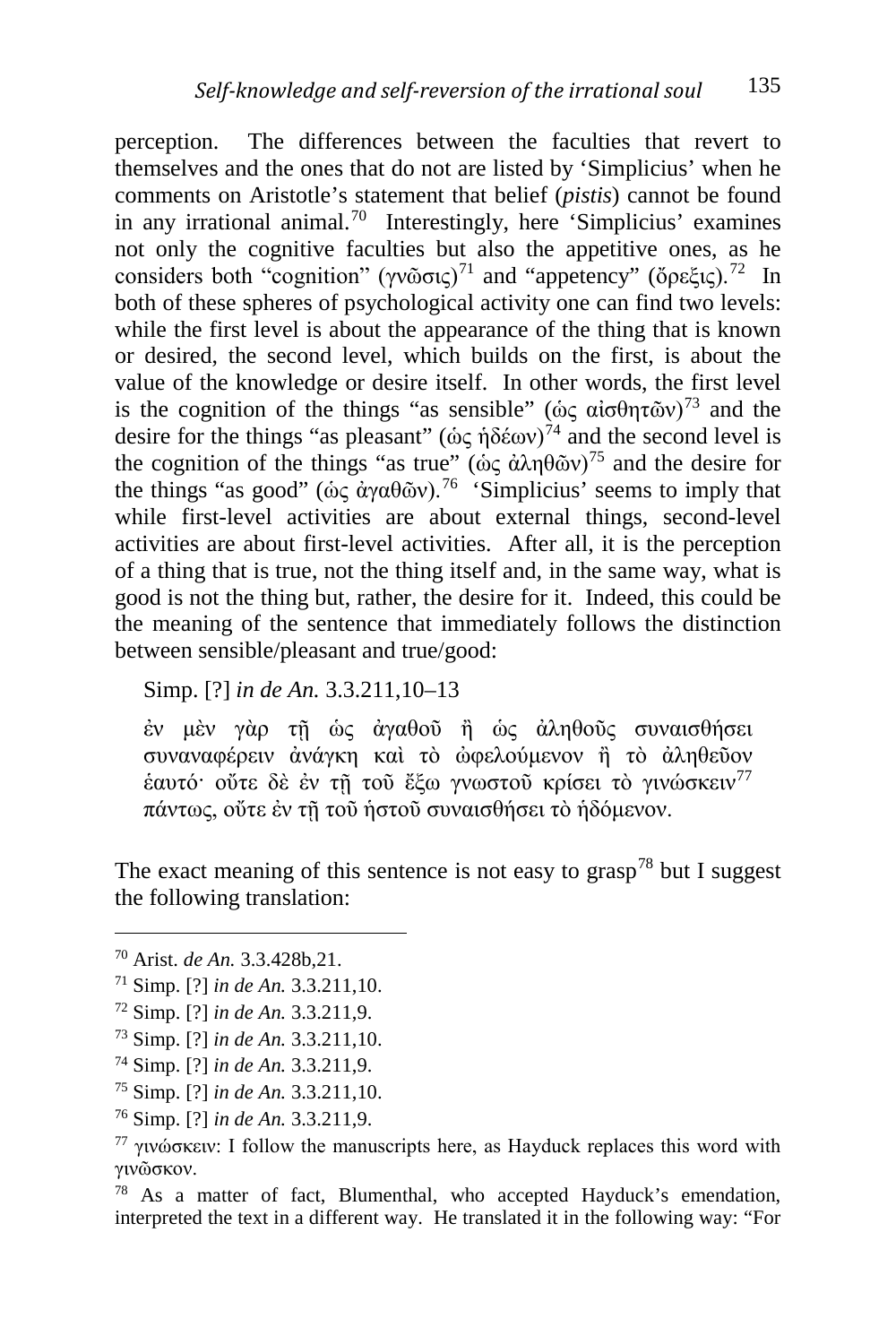For in the joint-perception<sup>[79](#page-16-0)</sup> [of something] as good or as true it is necessary to also consider what derives profit or what proves itself to be true. As a matter of fact, knowing does not consist entirely in judging the external object of knowledge, nor pleasure in the joint-perception of the pleasant. (tr. mine)

If this interpretation of the sentence is correct, 'Simplicius' is stating that a judgment about goodness cannot be limited to the desire for an external thing because such judgment must also be about the soul itself: that desire is good if the soul is benefited. Similarly, a judgment about truth cannot be limited to the cognition of an external thing because such judgment must also be about the soul itself: that cognition is true if the faculty of the soul that cognizes proves that its own activity is true. Thus, in rational beings, knowing involves making a judgment (*krinein*) about truth but such a judgment is not only about the external thing and desiring and having pleasure involves having a perception (*aisthêsis*) not only of the pleasant thing but, at the same time (*syn-*), of goodness. In any case, the commentator's main thesis here is, of course, that while the faculties that do not revert to themselves can only reach the first level, self-reversion allows access to the second level.

 More specifically, in talking about faculties that do not revert to themselves, 'Simplicius' states that such faculties turn entirely towards the external world.<sup>[80](#page-16-1)</sup> Therefore, even if cognitive, they are not accompanied by the judgment that their cognitions are true, that is, by belief. In other words, animal perception can be true but the animal is not able to make a judgment about it being true. $81$  Similarly, the kinds of desire that do not revert to themselves cannot assess their own goodness.[82](#page-16-3) By contrast, 'Simplicius' thinks that the faculties that revert to themselves can not only do so but can also pay attention to

<span id="page-16-3"></span><sup>82</sup> Simp. [?] *in de An.* 3.3.211,9.

in the simultaneous perception of something as being good or true it must necessarily bring with it benefiting itself or proving itself true. What cognizes does not consist in the judgment of the external object of cognition, nor what takes pleasure in the accompanying perception of the pleasant". ('Simplicius'  $[2000]$  70)

<span id="page-16-0"></span><sup>79</sup> As I have explained in my book, here, συναίσθησις seems to mean the *double perception* of the thing and of the truth/goodness of the perception itself but this second perception is possible because of the return of the faculty to itself, so it is a form of *awareness* (Militello [2013] 103-104).

<span id="page-16-1"></span><sup>80</sup> Simp. [?] *in de An.* 3.3.211,7–8.

<span id="page-16-2"></span><sup>81</sup> Simp. [?] *in de An.* 3.3.211,1–5;211,10.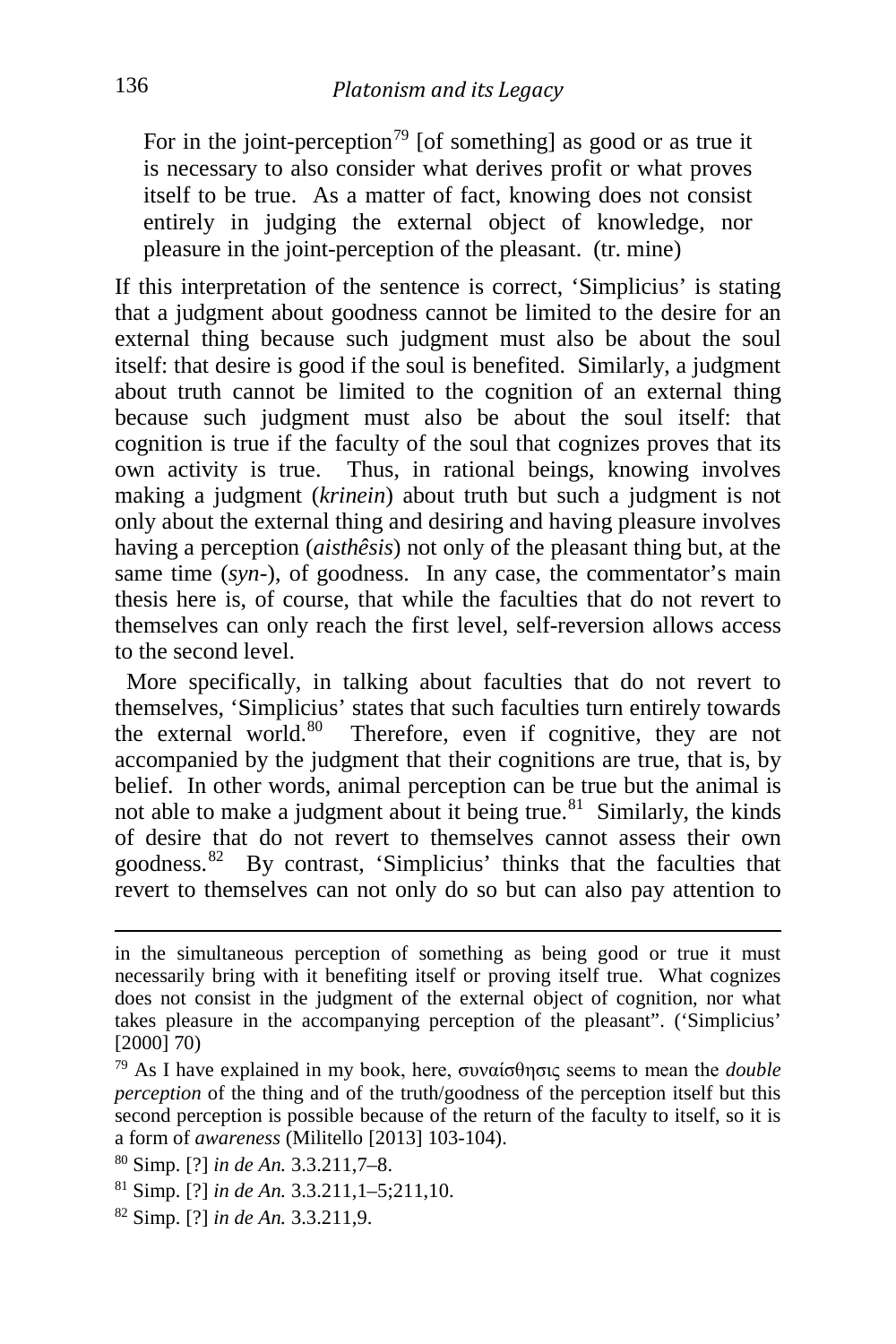the outer world; this is the reason why, when referring to irrational faculties, 'Simplicius' states that they "only"[83](#page-17-0) aim outwards. By reverting to themselves, rational faculties (as we have seen, this category includes human perception) grasp that they are cognizing and, as a consequence, they can tell if they are cognizing truly,  $84$  that is, they are accompanied by belief. $85$  Human cognition can not only be true but it also includes the judgment about its own truth-value, which is made possible by the awareness of the act of cognition itself. All this is what we mean when we say that these faculties know themselves. $86$  As for human desires, it is implied that, since they have or can assume a rational nature, they are able to tell when the desired object is good and when it is bad.

 'Simplicius' has an encompassing theory of self-knowledge, even though we find it scattered among different *lemmata*. Contrary to most Neoplatonic philosophers (including, arguably, Damascius), the commentator thinks that the awareness of non-intellectual psychological acts is not due to a single faculty because, while the rational soul knows its own activities, only the senses can tell us that we are perceiving. These two different forms of awareness share the same fundamental mechanics, because—as is usual in the Neoplatonic tradition—self-knowledge is always a form of self-reversion and it is not by chance that the sense must assimilate to a rational power in order to know itself: if two different powers share the same ability (to revert to itself), their substance must be similar. This assimilation allows the human irrational soul to not only have first-order perceptions of the external world but also to form second-order judgments about the truth of those perceptions. Interestingly, this pattern applies not only to the cognitive part of the irrational soul but to the desiderative one as well, with the result, for 'Simplicius', that the whole human irrational soul ends up being permeated by reason. However, the commentator does not sweep the differences between the lower and higher forms of self-reversion under the carpet. Indeed, he elaborates on the differences between *synaisthêsis* and the other forms of self-knowledge, explaining at length why and how, contrary to reason, sense cannot know its own substance or powers, only its own acts.

<span id="page-17-0"></span><sup>83</sup> Simp. [?] *in de An.* 3.3.211,7.

<span id="page-17-1"></span><sup>84</sup> Simp. [?] *in de An.* 3.3.211,5–6.

<span id="page-17-2"></span><sup>85</sup> Simp. [?] *in de An.* 3.3.211,1–2.

<span id="page-17-3"></span><sup>86</sup> Simp. [?] *in de An.* 3.3.211,7.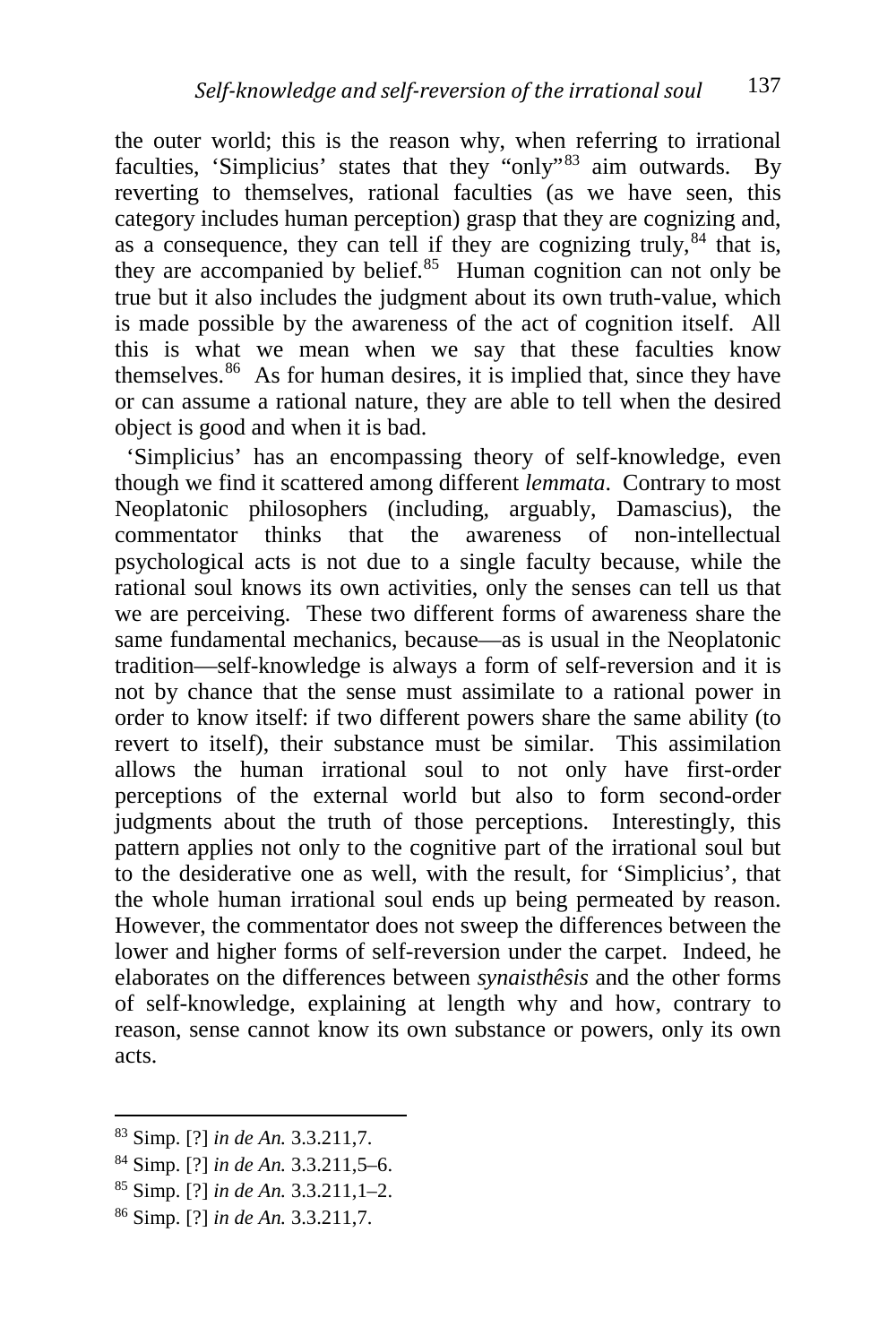### Bibliography

#### **Editions**

- Aristotle. 1955. *Parva naturalia*. Edited by W.D. Ross. Oxford: Clarendon Press.
- -------- 1961. *De anima*. Edited by W.D. Ross. Oxford: Clarendon Press.
- Damascius. 1889–99. *Dubitationes et solutiones*. Edited by C.É. Ruelle. 2 voll. Paris: Klincksieck.
- Iamblichus. 2002. *De anima*. Edited and translated by John F. Finamore and John M. Dillon. Philosophia antiqua 92. Leiden: Brill.
- Ioannes Philoponus. 1897. *Ioannis Philoponi in Aristotelis de anima libros commentaria*. Edited by M. Hayduck. Commentaria in Aristotelem Graeca 15. Berlin: Reimer.
- Plato. 1900–07. *Opera*. Edited by J. Burnet. 5 voll. Oxford: Clarendon Press.
- Priscianus Lydus. 1886. *Prisciani Lydi quae extant*. Edited by I. Bywater. Commentaria in Aristotelem Graeca suppl. 1.2. Berlin: Reimer.
- Proclus Diadochus. 1903–06. *In Platonis Timaeum commentaria*. Edited by E. Diehl. 3 voll. Leipzig: Teubner.
- -------- 1954. *Commentary on the first Alcibiades of Plato*. Edited by L.G. Westerink. Amsterdam: North-Holland.
- -------- 1963. *The elements of theology*. Edited by E.R. Dodds. 2nd ed. Oxford: Clarendon Press.
- Simplicius. 1882. *Simplicii in libros Aristotelis de anima commentaria*. Edited by M. Hayduck. Commentaria in Aristotelem Graeca 11. Berlin: Reimer.
- Westerink, L.G., ed. 1977. *The Greek Commentaries on Plato's "Phaedo"*, Vol. 2 [Damascius]. Amsterdam: North-Holland.

#### **Translations**

- Damascius. 2010. *Problems & Solutions Concerning First Principles*. Translated by Sara Ahbel-Rappe. Religion in Translation. Oxford: Oxford University Press.
- Simplicius. 1995. *On Aristotle "On the Soul" 1.1-2.4*. Translated by J.O. Urmson. Notes by Peter Lautner. Ancient Commentators on Aristotle. London: Duckworth.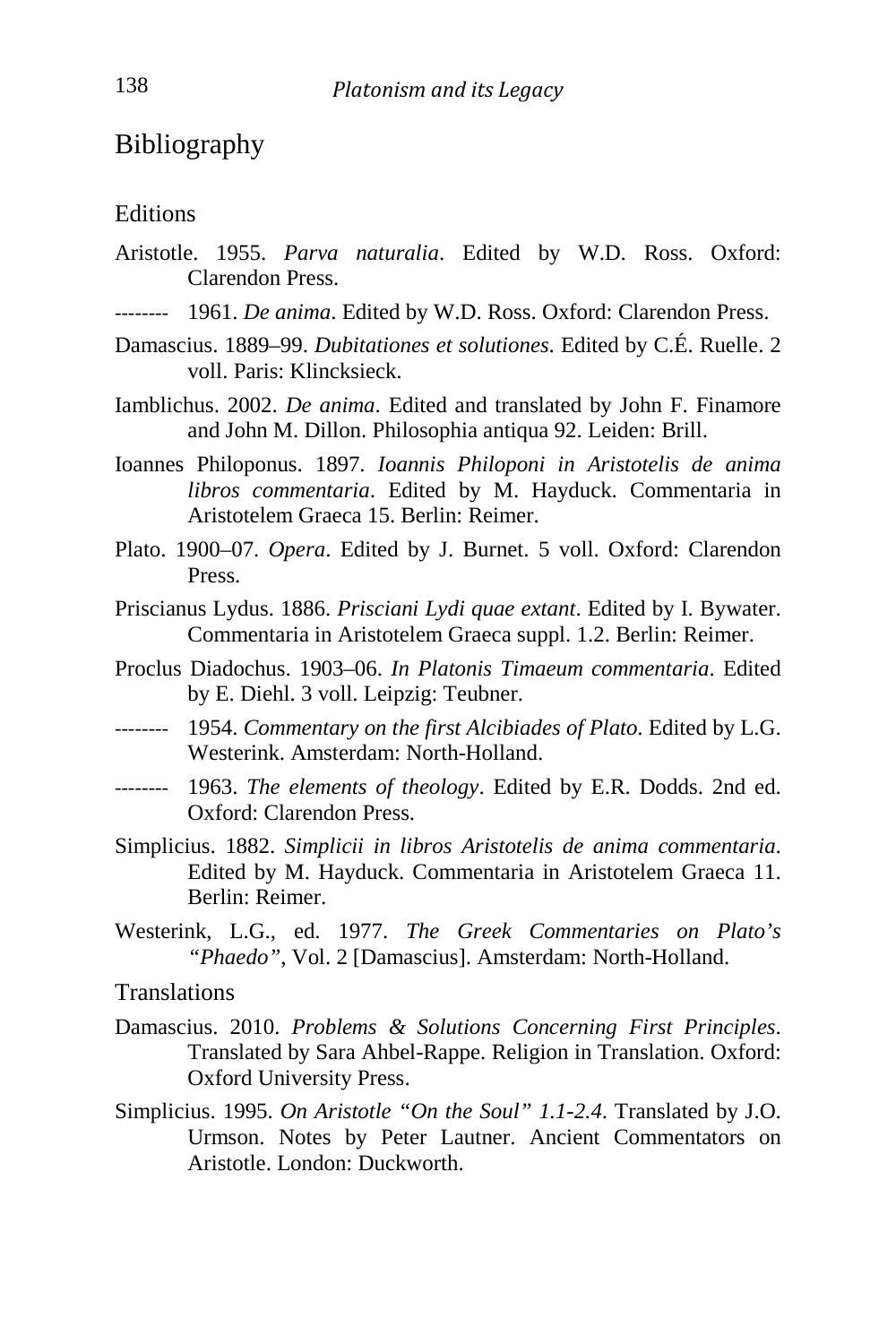- 'Simplicius'. 1997. "On Aristotle *On the Soul* 2.5-12". Translated by Carlos Steel. In Priscian. *On Theophrastus on Sense-Perception*. Translated by Pamela Huby. 'Simplicius'. *On Aristotle "On the Soul" 2.5-12*, Translated by Carlos Steel. In collaboration with J.O. Urmson, notes by Peter Lautner, 103-261. Ancient Commentators on Aristotle. London: Duckworth.
- ― 2000. *On Aristotle "On the Soul" 3.1-5*. Translated by H. J. Blumenthal. Ancient Commentators on Aristotle. London: Duckworth.

#### Secondary sources

- Ahbel-Rappe, Sara. 2010. "Damascius on the Third Hypothesis of the *Parmenides*". In *Plato's "Parmenides" and Its Heritage*. Writings from the Greco-Roman World Supplement Series 3. Vol. 2, *Its Reception in Neoplatonic, Jewish, and Christian Text*, edited by John D. Turner and Kevin Corrigan, 143-156. Atlanta: Society of Biblical Literature.
- Blumenthal, H. J. 1982. "The Psychology of (?) Simplicius' Commentary on the *De anima*". In *Soul and the Structure of Being in Late Neoplatonism: Syrianus, Proclus, and Simplicius. Papers and Discussions of a Colloquium held at Liverpool 15-16 April 1982*, edited by H. J. Blumenthal and A. C. Lloyd, 73-95. Liverpool: Liverpool University Press.
- -------- 1996. *Aristotle and Neoplatonism in Late Antiquity. Interpretations of the "De Anima"*. London: Duckworth.
- -------- 1997. "Some Notes on the Text of Pseudo-Simplicius' Commentary on Aristotle's *De anima*, III.1-5". In *Studies in Plato and the Platonic Tradition. Essays Presented to John Whittaker*, edited by Mark Joyal, 213-228. Aldershot: Ashgate.
- Bossier, F., and Carlos G. Steel. 1972. "Priscianus Lydus en de *In de Anima* van Pseudo(?)-Simplicius". *Tijdschrift voor Filosofie* 34: 761-822.
- Cardullo, Loredana. 2014. "Aristotele filosofo della complessità? Attualità della filosofia pratica". *Complessità* 1-2.
- Coope, Ursula. 2016. "Rational Assent and Self-Reversion: A Neoplatonist Response to the Stoics". *Oxford Studies in Ancient Philosophy* 50 (Summer): 237-288.